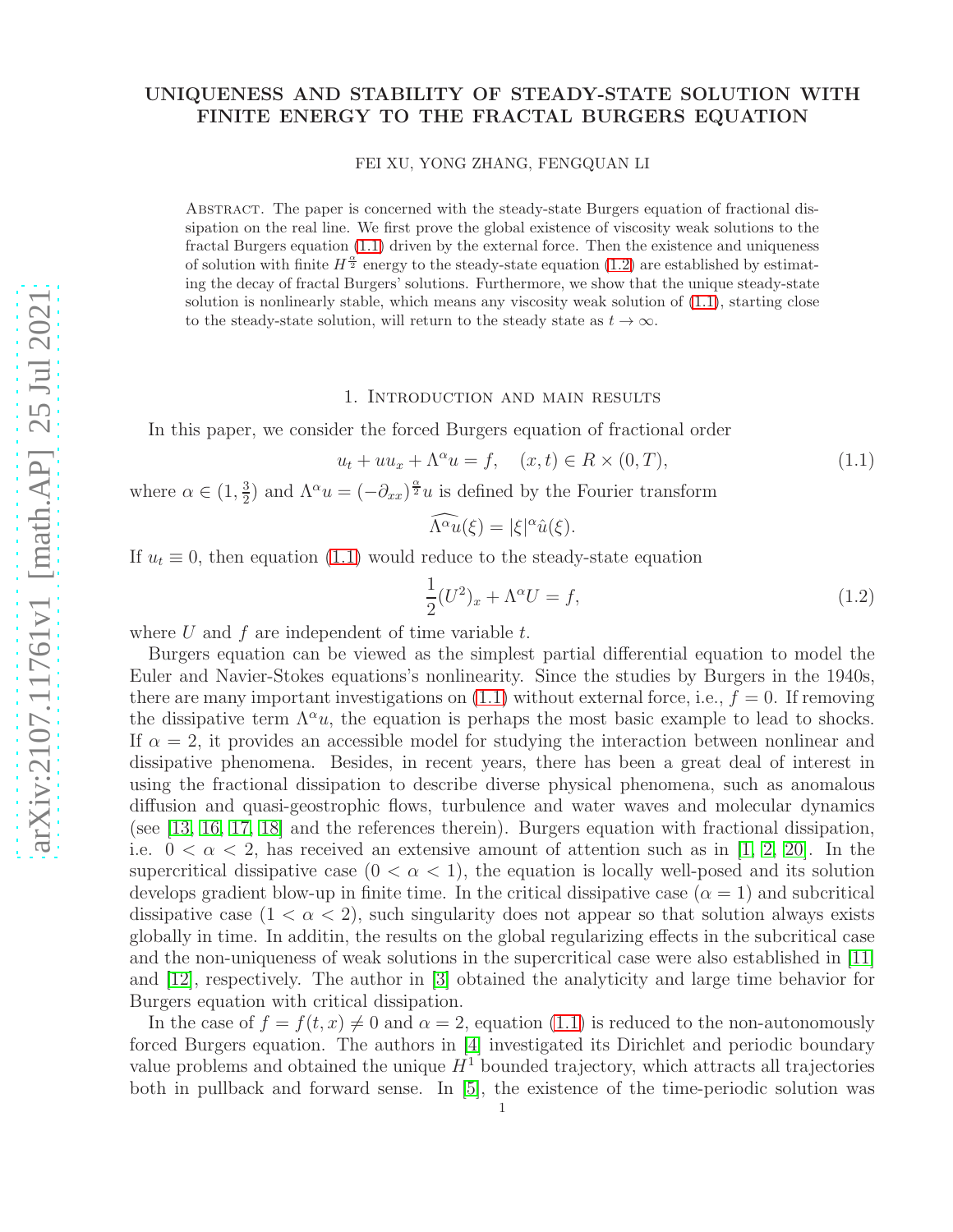established, where the authors also proved that this time-periodic solution was unique and asymptotically stable in the  $H^1$  sense. For the case of  $1 < \alpha < \frac{3}{2}$ , we recently obtained the existence and uniqueness of time-periodic solution to [\(1.1\)](#page-0-0) in [\[19\]](#page-18-2). In this paper, we mainly consider the steady-state equation [\(1.2\)](#page-0-1) with  $1 < \alpha < \frac{3}{2}$  and  $f = f(x) \neq 0$ . It's worth noting that the index  $\alpha = \frac{3}{2}$  may be a limit by using the energy method. It's expected to extend this result to the case of  $1 < \alpha < 2$  in future investigation.

The paper is organized as follows. In section 2, we collect some useful lemmas, which would be used throughout the paper. In section 3, we prove the global existence of viscosity weak solutions to [\(1.1\)](#page-0-0) by using Galerkin method, where the compactness (Aubin-Lions) lemma plays a key role. In section 4, we establish the existence and uniqueness of solution to the steadystate equation [\(1.2\)](#page-0-1), which is a novel promotion of Bjorland and Schonbek [\[6\]](#page-17-10) for Navier-Stokes equation in  $R^3$  and Dai [\[7\]](#page-17-11) for quasi-geostrophic equation in  $R^2$ . In comparison, since the velocity  $u$  is not divergence free in  $R$ , we no-longer have energy-like inequality, which naturally gives control of the spatial  $L^2$  norm of solutions. Here the nontrivial part is to establish the boundedness of  $||U||_{L^2}$ . Although the Poincaré type inequality is not available in the whole space  $R$ , we first establish the decay rate of the evolutionary solution in  $R$ . In contrast to the Navier-Stokes equation and quasi-geostrophic equation, the equation [\(1.1\)](#page-0-0) has a weaker dissipative term  $\Lambda^{\alpha} u$  with  $\alpha \in (1, \frac{3}{2})$  $\frac{3}{2}$ , which presents a serious obstacle to establish the decay rate. Once the finite energy estimate is established, the smallness assumption on the force yields the uniqueness of the steady-state solution. The section 5 is devoted to establish that the steady-state solution U is nonlinearly stable in the sense: let  $\theta \in L^2$  be a perturbation and  $u(x, t)$  be a viscosity weak solution of the forced Burgers equation [\(1.1\)](#page-0-0) with initial data  $u_0 = \theta + U$ , then  $\lim_{t\to\infty} ||u(t) - U||_{L^2} = 0$ . The boundedness of a viscosity solution in  $L^{\infty}(R)$ is essential in the stability analysis, which would been given in subsection 5.2.

Now let's state our main results in the following. Throughout this paper, we use  $C$  to denote the universal constant and use  $C(s)$  to denote the positive constant depending on s.

<span id="page-1-0"></span>**Theorem 1.1.** *(Main theorem) For any given*  $0 < \epsilon < 1$ *, assume*  $\alpha \in (1, \frac{3}{2+1})$  $\frac{3}{2+\epsilon}$ ) and  $f \in X =$  $\dot{H}^{-\frac{\alpha}{2}}(R) \cap H^{\frac{\alpha}{2}}(R)$  satisfies

 $\widehat{f}(\xi) = 0$ , as  $\xi \in \{ |\xi| < \rho \ for \ some \ \rho > 0 \},\$ 

*then there exist a constant*  $C(\alpha, \epsilon)$  *such that if*  $||f||_X \leq C(\alpha, \epsilon)$ *, equation* [\(1.2\)](#page-0-1) *admits a unique weak solution*  $U \in H^{\frac{\alpha}{2}}(R)$  *in the sense that* 

$$
-\frac{1}{2}\langle U^2, \psi_x \rangle + \langle \Lambda^{\frac{\alpha}{2}} U, \Lambda^{\frac{\alpha}{2}} \psi \rangle = \langle f, \psi \rangle, \text{ for } \psi \in C_0^{\infty}(R), \tag{1.3}
$$

with the finite  $H^{\frac{\alpha}{2}}$  norm

$$
||U||_{H^{\frac{\alpha}{2}}(R)} \leq C\epsilon^{-1}||f||_{X}.
$$
\n(1.4)

*Remark* 1.2*.* This theorem implies that the weak solution of [\(1.2\)](#page-0-1), which belongs to the class with bounded  $H^{\frac{\alpha}{2}}$  energy, is unique.

<span id="page-1-1"></span>Theorem 1.3. *If* f *satisfy the assumptions in Theorem [1.1,](#page-1-0) the unique weak solution* U *of* [\(1.2\)](#page-0-1) *is nonlinearly stable in the following sense: let*  $\theta \in L^2(R)$  *and*  $u(t, x)$  *be a viscosity weak solution of* [\(1.1\)](#page-0-0) *obtained in Corollary* [3.4](#page-4-0) *with initial date*  $u(0, x) = U + \theta$ *, then for any*  $T > 0$ *, there hold*

<span id="page-1-2"></span>
$$
u \in L^{\infty}((0, T) \times R) \tag{1.5}
$$

*and*

$$
\lim_{t \to \infty} \|u(t) - U\|_{L^2} = 0.
$$
\n(1.6)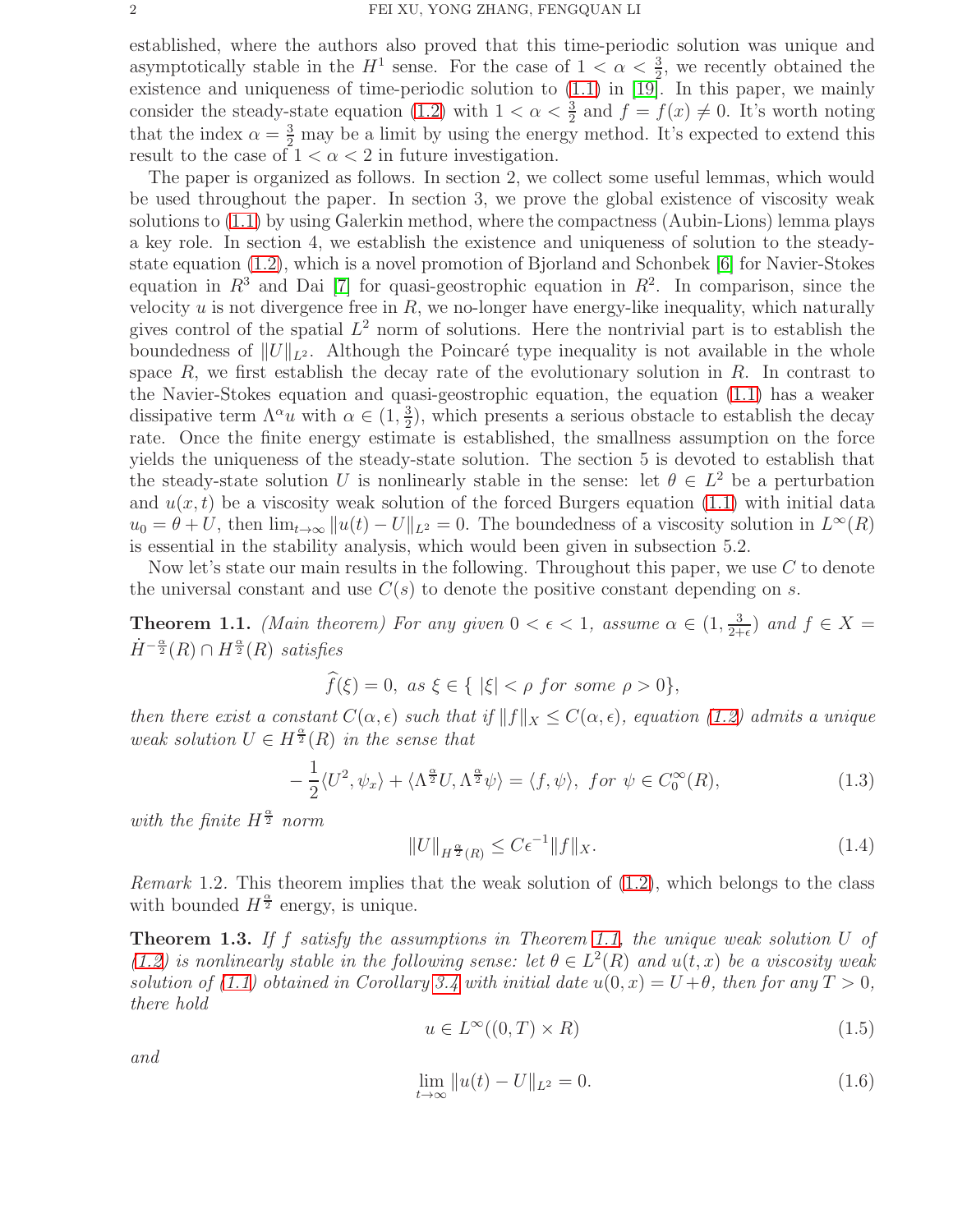#### 2. Preliminary

In this section, we give some useful lemmas we need in the following. We mention that  $u \in H<sup>s</sup>(R)$  (or  $u \in H<sup>s</sup>(R)$ ) means that the tempered distribution u satisfies  $\hat{u} \in L<sup>2</sup><sub>loc</sub>(R)$  and

$$
||f||_{H^s}^2 = \int_R (1+|\xi|^2)^s |\hat{u}|^2 d\xi < \infty \text{ (or } ||f||_{H^s}^2 = \int_R |\xi|^{2s} |\hat{u}|^2 d\xi < \infty).
$$

<span id="page-2-2"></span>**Lemma 2.1.** *Let*  $2 \le p < \infty$  *and*  $\delta = \frac{1}{2} - \frac{1}{p}$  $\frac{1}{p}$ , then there exists a constant  $C(p)$  such that

$$
||f||_{L^{p}} \leq C(p)||\Lambda^{\delta}f||_{L^{2}}.
$$
\n(2.1)

Lemma 2.2. *The interpolation lemma*

$$
||f||_{L^{p}} \leq C(p)||f||_{L^{2}}^{a}||\Lambda^{\sigma}f||_{L^{2}}^{1-a} \leq C(||f||_{L^{2}} + ||\Lambda^{\sigma}f||_{L^{2}})
$$
\n(2.2)

 $with \frac{1}{p} = \frac{a}{2} + (1 - a)(\frac{1}{2} - \sigma) \text{ and } 0 \le a \le 1.$ 

<span id="page-2-3"></span>Lemma 2.3. *(see* [\[21\]](#page-18-3)*) The commutator estimates*

$$
\|\Lambda^s(fg)\|_{L^p} \le C(\|\Lambda^s f\|_{L^{p_1}} \|g\|_{L^{q_1}} + \|f\|_{L^{p_2}} \|\Lambda^s g\|_{L^{q_2}}),
$$
\n(2.3)

*for*  $s > 0$  *and*  $\frac{1}{p} = \frac{1}{p_1}$  $\frac{1}{p_1} + \frac{1}{q_1}$  $\frac{1}{q_1}=\frac{1}{p_2}$  $\frac{1}{p_2} + \frac{1}{q_2}$  $\frac{1}{q_2}$ .

<span id="page-2-1"></span>**Lemma 2.4.** *(Aubin-Lions lemma in* [\[10\]](#page-17-12)*)* Let  $X \subset Y \subset Z$  be reflexive Banach spaces with *the imbedding*  $X \subset Y$  *being compact. Assume that* 

*(1) For any*  $\delta > 0$ *, there is*  $C_{\delta} > 0$  *such that* 

$$
||x||_Y \le \delta ||x||_X + C_{\delta} ||x||_Z, \ \forall x \in X.
$$

(2) If 0 < T < ∞,  $p \ge 1, q > 1$  and  $g_j \in L^p(0, T; X), j \in N$ , satisfy

$$
\int_0^T \|g_j(t)\|_X^p dt + \int_0^T \|\frac{d}{dt}g_j(t)\|_Z^q dt \le C(T)
$$

*for some constant*  $C(T) < \infty$ , then  $\{g_j\}_j$  is relatively compact in  $L^p(0,T;Y)$ .

### 3. The existence of viscosity weak solution to forced Burgers equation

This section is devoted to establish the existence of viscosity weak solution to forced Burgers equation. Let's first recall the definition of the weak solution and viscosity weak solution.

**Definition 3.1.** A weak solution to [\(1.1\)](#page-0-0) is a function  $u \in C_w([0,T]; L^2(R))$  satisfying, for any  $\psi \in C_0^{\infty}(R \times (0,T)),$ 

$$
-\int_0^T \langle u, \psi_t \rangle dt - \frac{1}{2} \int_0^T \langle (u)^2, \psi_x \rangle dt + \int_0^T \langle \Lambda^{\frac{\alpha}{2}} u, \Lambda^{\frac{\alpha}{2}} \psi \rangle dt
$$
  
=  $\langle u_0, \psi(x, 0) \rangle + \int_0^T \langle f, \psi \rangle dt$ 

Definition 3.2. A weak solution of [\(1.1\)](#page-0-0) will be called a viscosity weak solution with initial data  $u_0 \in L^2(R)$ , if it is the weak limit of a sequence of solutions of the problem

<span id="page-2-0"></span>
$$
u_t^{\varepsilon} + u^{\varepsilon} u_x^{\varepsilon} + \Lambda^{\alpha} u^{\varepsilon} = f(x) + \varepsilon u_{xx}^{\varepsilon}, \quad \text{as } \varepsilon \to 0,
$$
\n(3.1)

with  $u^{\varepsilon}(x, 0) = u_0$ .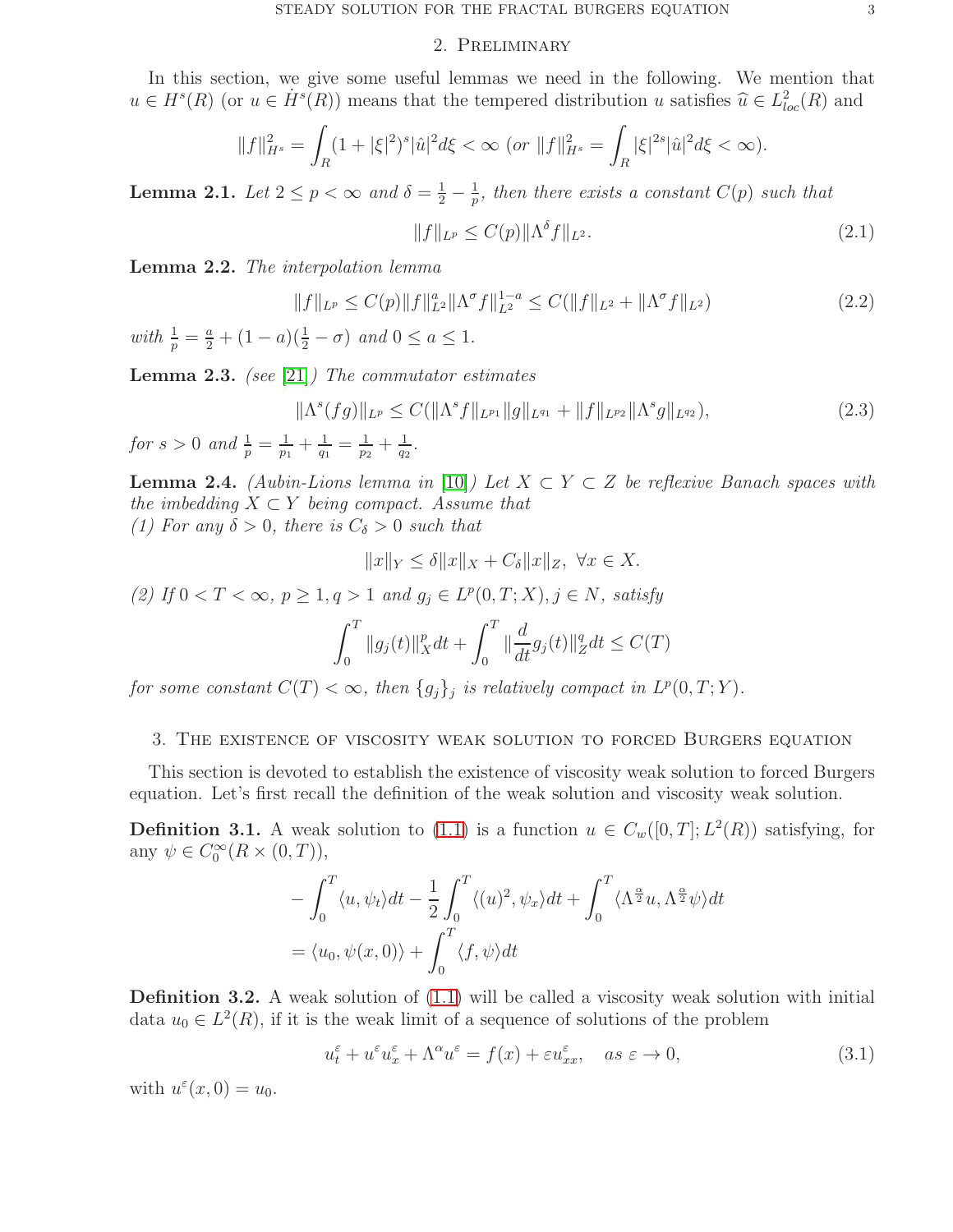<span id="page-3-2"></span>**Lemma 3.3.** *If*  $u_0 \in L^2(R)$  and  $f \in H^{-\frac{\alpha}{2}}(R) \cap L^2(R)$ , then there exists a global weak solution  $u^{\varepsilon} \in L^{\infty}([0,T), L^{2}(R)) \cap L^{2}([0,T), \dot{H}^{1}(R))$  *to* [\(3.1\)](#page-2-0), which satisfies for any given  $T > 0$ ,

$$
-\int_0^T \langle u^\varepsilon, \psi_t \rangle dt - \frac{1}{2} \int_0^T \langle (u^\varepsilon)^2, \psi_x \rangle dt + \int_0^T \langle \Lambda^{\frac{\alpha}{2}} u^\varepsilon, \Lambda^{\frac{\alpha}{2}} \psi \rangle dt
$$
  
=  $\langle u_0, \psi(x, 0) \rangle + \int_0^T \langle f, \psi \rangle dt - \varepsilon \int_0^T \langle u_x^\varepsilon, \psi_x \rangle dt, \text{ for } \psi \in C_c^\infty([0, T) \times R).$ 

*Moreover, there holds*

$$
\sup_{t\geq 0} \|u^{\varepsilon}(t)\|_{L^{2}}^{2} + \int_{0}^{T} \|\Lambda^{\frac{\alpha}{2}} u^{\varepsilon}(t)\|_{L^{2}}^{2} dt + \varepsilon \int_{0}^{T} \|u^{\varepsilon}_{x}(t)\|_{L^{2}}^{2} dt \leq \widetilde{C}(T),
$$

*where*  $\widetilde{C}(T) = ||u_0||_{L^2}^2 + \frac{T}{2}$  $\frac{T}{2} \|\Lambda^{-\frac{\alpha}{2}}f\|_{L^2}^2$ .

*Proof.* We mainly use Galerkin method to project the equation [\(3.1\)](#page-2-0) into a finite dimensional functional space to find a global approximated solution. The Aubin-Lions lemma is applied to conclude the compactness, which would ensure the approximated solutions converge to a weak solution to [\(3.1\)](#page-2-0). In the following, we only show an energy estimate in [\(3.4\)](#page-4-1) and a key compact result in [\(3.5\)](#page-4-2), and other parts are standard arguments.

Firstly let's consider the following Galerkin approximation equation

<span id="page-3-0"></span>
$$
\begin{cases}\n\partial_t u_n^{\varepsilon} + u_n^{\varepsilon} \partial_x u_n^{\varepsilon} + \Lambda^{\alpha} u_n^{\varepsilon} = f(x) + \varepsilon \partial_{xx} u_n^{\varepsilon}, \\
u_n^{\varepsilon}(x, 0) = u_0.\n\end{cases} \tag{3.2}
$$

Assume that the solutions of [\(3.2\)](#page-3-0) can be written as

$$
u_n^{\varepsilon}(x,t) = \sum_{j=1}^n c_j^n(t)e_j(x),
$$

where  $\{e_j\}_{j=1}$  are a family of orthonormal basis of  $H^1(R)$ . Taking the inner product on both sides of [\(3.2\)](#page-3-0) in  $L^2(R)$  with  $e_k$  for  $k = 1, 2, 3, \dots, n$ , we can obtain

$$
\sum_{j=1}^{n} \langle \partial_t c_j^n(t) e_j, e_k \rangle + \sum_{i,j=1}^{n} \langle c_j^n(t) e_j c_i^n(t) \partial_x e_i, e_k \rangle + \sum_{j=1}^{n} \langle c_j^n(t) \Lambda^{\alpha} e_j, e_k \rangle
$$
  
=  $\langle f(x), e_k \rangle + \varepsilon \sum_{j=1}^{n} \langle \partial_t c_j^n(t) \partial_{xx} e_j, e_k \rangle.$ 

Since  $\{e_j(x)\}\$ are also orthonormal in  $L^2(R)$ , it follows that

<span id="page-3-1"></span>
$$
\partial_t c_k^n(t) = -\lambda_k^{\frac{\alpha}{2}} c_k^n(t) + \varepsilon \lambda_k c_k^n(t) + \langle F(t, x), e_k \rangle, \text{ for } k = 1, 2, ..., n,
$$
\n(3.3)

where  $F(t, x) = f(x) - \sum_{i,j=1}^{n} c_j^n(t) e_j c_i^n(t) \partial_x e_i$  and  $\lambda_k$  is the kth eigenvalue of operator  $-\partial_{xx}$ . It's easy to see that the right hand of [\(3.3\)](#page-3-1) is locally Lipschitz on  $c^n(t) = (c_1^n(t), c_2^n(t), ..., c_n^n(t))^T$ , then the classical theory of ODEs yields the existence and uniqueness of solutions  $\{c_k^n(t)\}_{k=1,2,\dots,n}$ for  $t \in [0, T_n)$ , hence  $u_n^{\varepsilon}(x, t)$  for  $t \in [0, T_n)$ .

Now we show this solution  $u_n^{\varepsilon}(x,t)$  is global in time by establishing the following uniform estimate [\(3.4\)](#page-4-1). Taking  $L^2$  inner product on [\(3.2\)](#page-3-0) with  $u_n^{\varepsilon}(x,t)$ , we obtain

$$
\frac{1}{2}\frac{d}{dt}\|u_n^{\varepsilon}\|_{L^2}^2 + \|\Lambda^{\frac{\alpha}{2}}u_n^{\varepsilon}\|_{L^2}^2 + \varepsilon\|\partial_x u_n^{\varepsilon}\|_{L^2}^2 \le \frac{1}{2}\|\Lambda^{\frac{\alpha}{2}}u_n^{\varepsilon}\|_{L^2}^2 + 2\|\Lambda^{-\frac{\alpha}{2}}f\|_{L^2}^2,
$$

that is to say,

$$
\frac{d}{dt}||u_n^{\varepsilon}||_{L^2}^2 + ||\Lambda^{\frac{\alpha}{2}} u_n^{\varepsilon}||_{L^2}^2 + 2\varepsilon ||\partial_x u_n^{\varepsilon}||_{L^2}^2 \le 4||\Lambda^{-\frac{\alpha}{2}}f||_{L^2}^2.
$$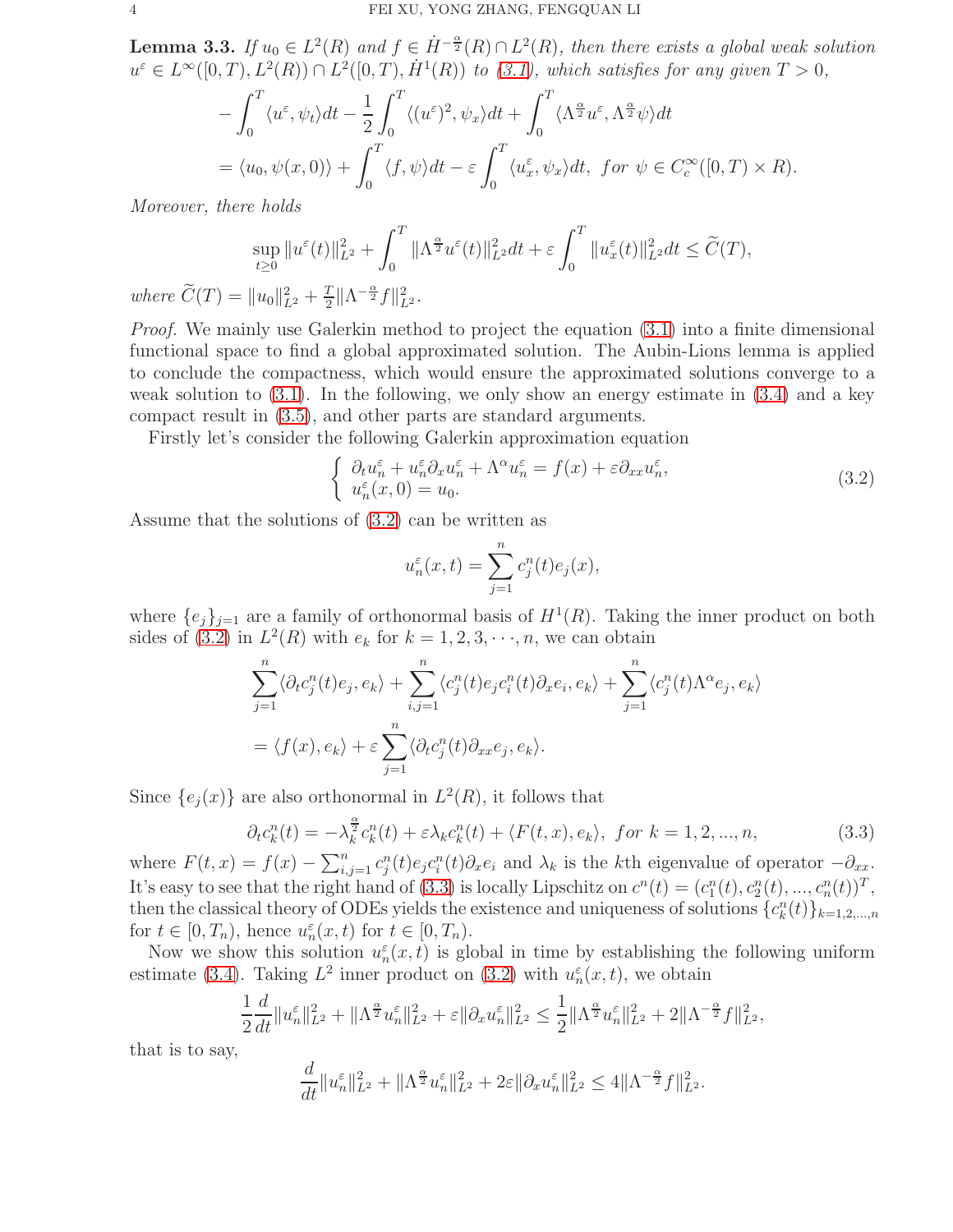For any given T, integrating the above equality over  $(0, T)$  gives

<span id="page-4-1"></span>
$$
\sup_{t\geq 0} \|u_n^{\varepsilon}\|_{L^2}^2 + \int_0^T \|\Lambda^{\frac{\alpha}{2}} u_n^{\varepsilon}\|_{L^2}^2 dt + 2\varepsilon \int_0^T \|\partial_x u_n^{\varepsilon}\|_{L^2}^2 dt \leq \widetilde{C}(T),
$$
\n(3.4)

where  $\hat{C}(T) = ||u_0||_{L^2}^2 + 4T||f||_{\dot{H}^{-\frac{\alpha}{2}}}^2$ .

To finish the proof, it's necessary to deduce the following strong convergence

<span id="page-4-3"></span><span id="page-4-2"></span>
$$
u_n^{\varepsilon} \to u^{\varepsilon} \text{ in } L^2([0, T), L^2(-l, l))
$$
\n(3.5)

for any constant  $l > 0$ , which will be used to deal with the convergence of nonlinear term. Here we use the Lemma [2.4](#page-2-1) by choosing  $X = H^1(-l, l)$ ,  $Y = L^2(-l, l)$  and  $Z = H^{-1}(-l, l)$ and let  $p = q = 2$ . Based on the estimate [\(3.4\)](#page-4-1), it's sufficient to estimate  $\|\partial_t u_n^{\varepsilon}\|_{L^2(0,T;H^{-1}(-l,l))}$ . Multiplying [\(3.2\)](#page-3-0) by  $\phi \in H^1$  and integrating on the real line give

$$
\begin{split}\n|\langle \partial_t u_n^{\varepsilon}, \phi \rangle| &\leq |\langle u_n^{\varepsilon} \partial_x u_n^{\varepsilon}, \phi \rangle| + |\langle \Lambda_2^{\alpha} u_n^{\varepsilon}, \Lambda_2^{\alpha} \phi \rangle| + \varepsilon |\langle \partial_x u_n^{\varepsilon}, \phi_x \rangle| + |\langle f, \phi \rangle| \\
&\leq \|u_n^{\varepsilon}\|_{L^2} \|\partial_x u_n^{\varepsilon}\|_{L^2} \|\phi\|_{L^\infty} + \|\Lambda_2^{\alpha} u_n^{\varepsilon}\|_{L^2} \|\Lambda_2^{\alpha} \phi\|_{L^2} + \varepsilon \|\partial_x u_n^{\varepsilon}\|_{L^2} \|\phi_x\|_{L^2} \\
&\quad + \|f\|_{L^2} \|\phi\|_{L^2} \\
&\leq \|\phi\|_{H^1} (\|u_n^{\varepsilon}\|_{L^2} \|u_n^{\varepsilon}\|_{H^1} + \|u_n^{\varepsilon}\|_{H^{\frac{\alpha}{2}}} + \varepsilon \|u_n^{\varepsilon}\|_{H^1} + \|f\|_{L^2}).\n\end{split} \tag{3.6}
$$

From  $(3.4)$  and  $(3.6)$ , we have

$$
\int_{0}^{T} \|\partial_{t}u_{n}^{\varepsilon}\|_{H^{-1}}^{2}dt \leq c \int_{0}^{T} (\|u_{n}^{\varepsilon}\|_{L^{2}}^{2} \|u_{n}^{\varepsilon}\|_{H^{1}}^{2} + \|u_{n}^{\varepsilon}\|_{H^{2}}^{2} + \varepsilon \|u_{n}^{\varepsilon}\|_{H^{1}}^{2} + \|f\|_{L^{2}}^{2})dt
$$
  
\n
$$
\leq c(\sup_{t\geq 0} \|u_{n}^{\varepsilon}\|_{L^{2}}^{2} + \varepsilon) \int_{0}^{T} \|u_{n}^{\varepsilon}\|_{H^{1}}^{2}dt + c \int_{0}^{T} \|u_{n}^{\varepsilon}\|_{H^{2}}^{2}dt + c\|f\|_{L^{2}}^{2}T
$$
  
\n
$$
\leq C(c, \widetilde{C}(T)).
$$
\n(3.7)

Thus the strong convergence of  $\{u_n^{\varepsilon}\}\$ in [\(3.5\)](#page-4-2) follows from Lemma [2.4.](#page-2-1)

It's easy to prove the existence of the viscosity weak solution for [\(1.1\)](#page-0-0) by taking the limit in Lemma [3.3,](#page-3-2) which can be stated as follows.

<span id="page-4-0"></span>Corollary 3.4. *If*  $u_0 \in L^2(R)$  and  $f \in \dot{H}^{-\frac{\alpha}{2}}(R) \cap L^2(R)$ , then there exists a global viscosity  $weak$  solution  $u \in L^{\infty}([0,T), L^{2}(R)) \cap L^{2}([0,T), \dot{H}^{\frac{\alpha}{2}}(R))$  *to* [\(1.1\)](#page-0-0), which satisfies for any given  $T > 0$ ,

$$
- \int_0^T \langle u, \psi_t \rangle dt - \frac{1}{2} \int_0^T \langle u^2, \psi_x \rangle dt + \int_0^T \langle \Lambda^{\frac{\alpha}{2}} u, \Lambda^{\frac{\alpha}{2}} \psi \rangle dt
$$
  
=  $\langle u_0, \psi(x, 0) \rangle + \int_0^T \langle f, \psi \rangle dt$ , for  $\psi \in C_c^{\infty}([0, T) \times R)$ .

*Moreover, the estimate*

$$
\sup_{t\geq 0} \|u(t)\|_{L^2}^2 + \int_0^T \|\Lambda^{\frac{\alpha}{2}}u(t)\|_{L^2}^2 dt \leq \|u_0\|_{L^2}^2 + 4T \|\Lambda^{-\frac{\alpha}{2}}f\|_{L^2}^2
$$

*holds.*

# 4. UNIQUENESS OF STEADY-STATE SOLUTION WITH FINITE  $H^{\frac{\alpha}{2}}$  ENERGY

The main aim in this section is to establish the existence and uniqueness of weak solution to steady-state equation [\(1.2\)](#page-0-1) with  $\alpha \in (1, \frac{3}{2+1})$  $\frac{3}{2+\epsilon}$  for any given small positive number  $\epsilon$ . Without loss of generality, we normalize the Sobolev embedding constant in the following.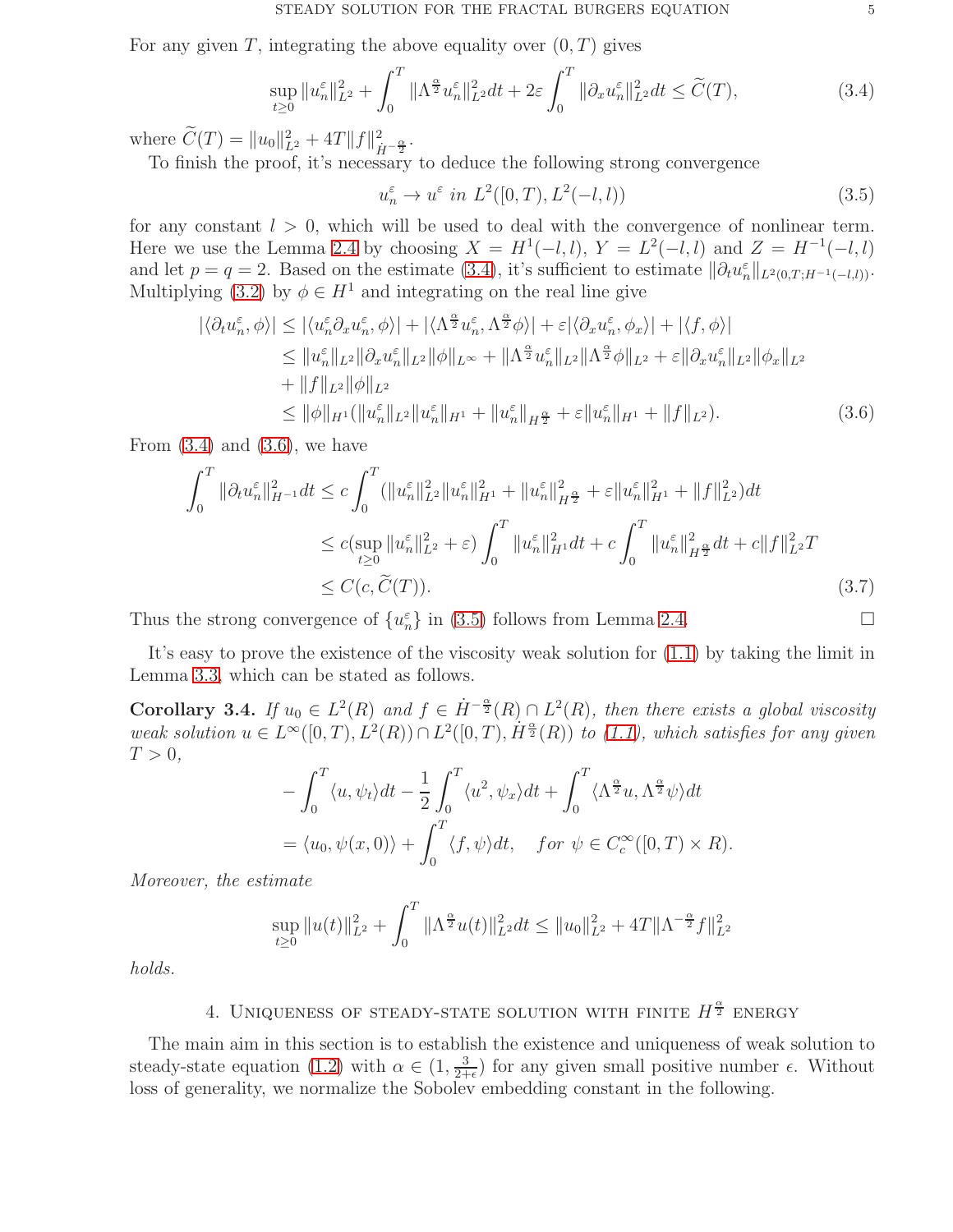4.1. The outline of the analysis scheme. Motivated by the work [\[6\]](#page-17-10) and [\[7\]](#page-17-11), we find that if u solves

$$
\begin{cases}\n u_t + \frac{1}{2}(Vu)_x + \Lambda^\alpha u = 0, \\
 u(0, x) = f(x),\n\end{cases} \n(4.1)
$$

then  $U = \int_0^\infty u(t)dt$  solves

$$
\frac{1}{2}(VU)_x + \Lambda^\alpha U = f.
$$
\n(4.2)

Since this equation is linear for a given V, the solution is unique and hence  $U = V$ . Furthermore, it follows from the integral Minkowski's inequality that

$$
||U||_{L^{2}} = ||\int_{0}^{\infty} u(t)dt||_{L^{2}} \leq \int_{0}^{\infty} ||u(t)||_{L^{2}}dt
$$

and  $U \in L^2$  if  $||u(t)||_{L^2} \leq C(1+t)^{-\beta}$  with  $\beta > 1$ . Thus it's sufficient to establish a fast decay for  $||u(t)||_{L^2}$  to obtain bounded  $H^{\frac{\alpha}{2}}$  energy of U.

## 4.2. The proof of Theorem [1.1:](#page-1-0)

*Proof.* The proof will be divided into the following four steps. Now let's consider the following two sequences of the approximating equations

<span id="page-5-0"></span>
$$
\frac{1}{2}(U^{i}U^{i+1})_{x} + \Lambda^{\alpha}U^{i+1} = f.
$$
\n(4.3)

and

<span id="page-5-2"></span>
$$
\begin{cases} \partial_t u^{i+1} + \frac{1}{2} (U^i u^{i+1})_x + \Lambda^\alpha u^{i+1} = 0, \\ u^{i+1}(0, x) = f(x). \end{cases}
$$
\n(4.4)

Fixing  $U^i \in H^{\frac{\alpha}{2}}$  with  $\alpha \in (1, \frac{3}{2+1})$  $\frac{3}{2+\epsilon}$ , we would solve these two equations recursively to obtain the approximating solutions in the first step. The finite  $L^2$  norm of the solution  $U^{i+1}$  to [\(4.3\)](#page-5-0) mainly relies on the decay estimate for  $u^{i+1}$ , which will be shown in the second step. The last two steps are devoted to deal with the  $H^{\frac{\alpha}{2}}$  boundedness of  $U^{i+1}$  and its convergence.

### Step 1 Existence of solutions to the approximating equations

<span id="page-5-3"></span>**Lemma 4.1.** For any given  $0 < \epsilon < 1$ , assume  $U^i \in H^{\frac{\alpha}{2}}$  for  $\alpha \in (1, \frac{3}{2+1})$  $\frac{3}{2+\epsilon}$ ) *with* 

$$
||U^i||_{H^{\frac{\alpha}{2}}} \leq C\epsilon^{-1}||f||_X,
$$

*where*  $C := max\{3\epsilon, \frac{4\sqrt{\alpha\epsilon(12-2\alpha\epsilon)}}{3-2\alpha-\alpha\epsilon}$  $\frac{\partial^2 \alpha \in (12-2\alpha\epsilon)}{3-2\alpha-\alpha\epsilon}$ , then there exists a unique weak solution  $U^{i+1}$  to  $(4.3)$  in *the sense that for*  $\psi \in C_0^{\infty}(R)$ *,* 

$$
-\frac{1}{2}\langle U^i U^{i+1}, \psi_x \rangle + \langle \Lambda^{\frac{\alpha}{2}} U^{i+1}, \Lambda^{\frac{\alpha}{2}} \psi \rangle = \langle f, \psi \rangle.
$$

*Moreover, it satisfies*

<span id="page-5-1"></span>
$$
\|\Lambda^{\frac{\alpha}{2}}U^{i+1}\|_{L^2} \le \frac{C}{2}\varepsilon^{-1} \|f\|_X. \tag{4.5}
$$

*Proof.* Since the equation [\(4.3\)](#page-5-0) is linear for a given  $U^i$ , a standard Galerkin method gives the existence and uniqueness of solutions  $U^{i+1}$ . Multiplying [\(4.3\)](#page-5-0) by  $U^{i+1}$  and integrating on R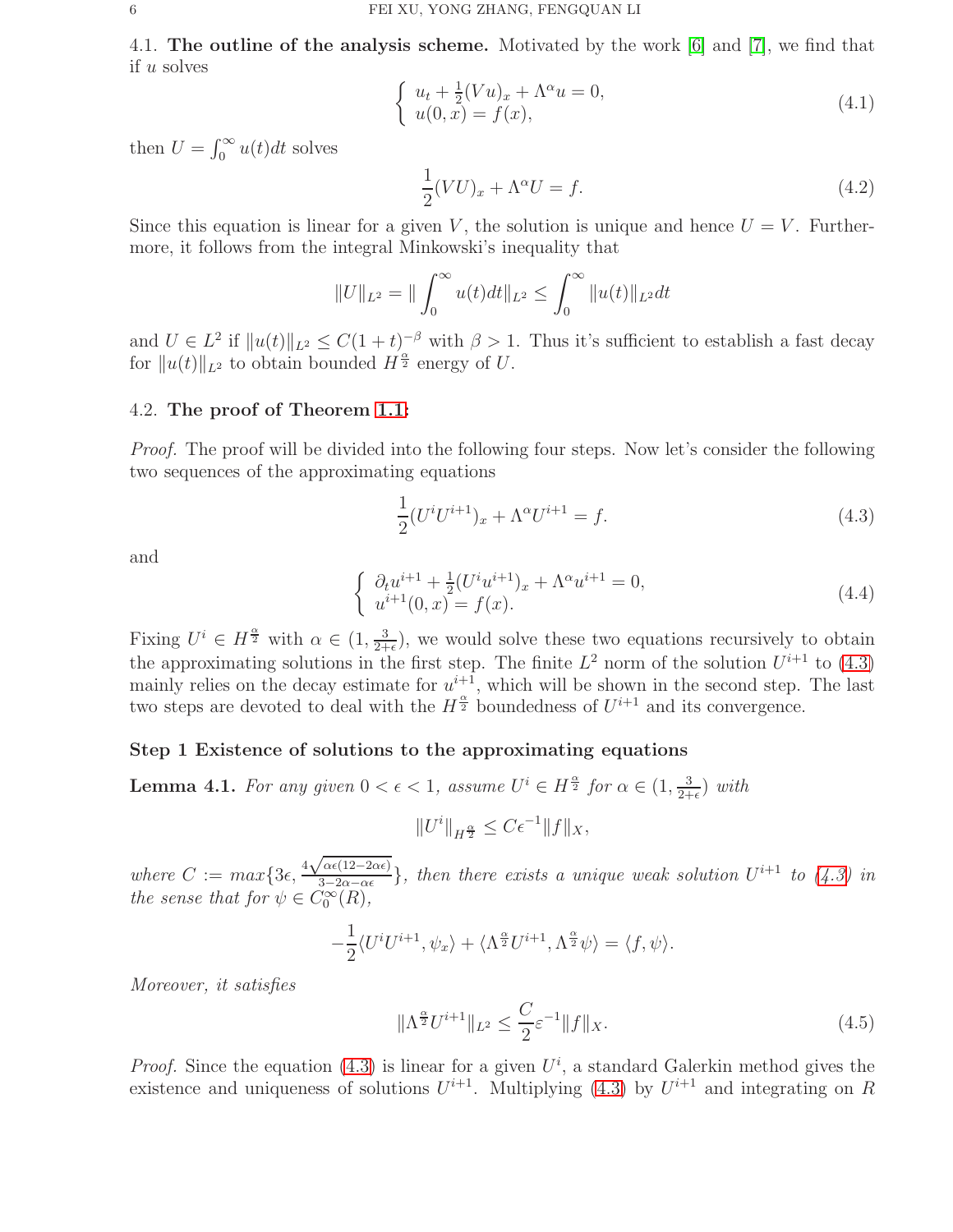yield

 $\parallel$ 

$$
\Lambda^{\frac{\alpha}{2}} U^{i+1} \|_{L^2}^2 \leq \frac{1}{2} |\int_R U^i U^{i+1} \partial_x U^{i+1} dx| + |\int_R f U^{i+1} dx|
$$
  
\n
$$
\leq \frac{1}{2} |\int_R \Lambda^{\frac{2-\alpha}{2}} (U^i U^{i+1}) \Lambda^{\frac{\alpha}{2}} U^{i+1} dx| + \|\Lambda^{-\frac{\alpha}{2}} f\|_{L^2} \|\Lambda^{\frac{\alpha}{2}} U^{i+1}\|_{L^2}
$$
  
\n
$$
\leq \frac{1}{2} \|\Lambda^{1-\frac{\alpha}{2}} (U^i U^{i+1})\|_{L^2} \|\Lambda^{\frac{\alpha}{2}} U^{i+1}\|_{L^2} + \|\Lambda^{-\frac{\alpha}{2}} f\|_{L^2} \|\Lambda^{\frac{\alpha}{2}} U^{i+1}\|_{L^2}
$$

By using the Lemma [2.1–](#page-2-2)Lemma [2.3,](#page-2-3) we have

$$
\begin{split} \|\Lambda^{1-\frac{\alpha}{2}}(U^{i}U^{i+1})\|_{L^{2}} &\leq \|\Lambda^{1-\frac{\alpha}{2}}U^{i}\|_{L^{2}}\|U^{i+1}\|_{L^{\infty}} + \|U^{i}\|_{L^{\frac{1}{\alpha-1}}}\|\Lambda^{1-\frac{\alpha}{2}}U^{i+1}\|_{L^{\frac{2}{3-2\alpha}}}\\ &\leq C(\|\Lambda^{1-\frac{\alpha}{2}}U^{i}\|_{L^{2}}\|\Lambda^{\frac{\alpha}{2}}U^{i+1}\|_{L^{2}} + \|U^{i}\|_{L^{\frac{1}{\alpha-1}}}\|\Lambda^{\alpha-1}(\Lambda^{1-\frac{\alpha}{2}}U^{i+1})\|_{L^{2}})\\ &= C(\|\Lambda^{1-\frac{\alpha}{2}}U^{i}\|_{L^{2}} + \|U^{i}\|_{L^{\frac{1}{\alpha-1}}})\|\Lambda^{\frac{\alpha}{2}}U^{i+1}\|_{L^{2}}\\ &\leq C\|U^{i}\|_{H^{\frac{\alpha}{2}}}\|\Lambda^{\frac{\alpha}{2}}U^{i+1}\|_{L^{2}} \leq C\epsilon^{-1}\|f\|_{X}\|\Lambda^{\frac{\alpha}{2}}U^{i+1}\|_{L^{2}}. \end{split}
$$

Thus, choosing  $C(\alpha, \epsilon)$  and  $||f||_X \leq C(\alpha, \epsilon)$  such that  $C\epsilon^{-1}||f||_X \leq \frac{1}{3}$  $\frac{1}{3}$ , then [\(4.5\)](#page-5-1) follows from

$$
\|\Lambda^{\frac{\alpha}{2}}U^{i+1}\|_{L^2} \le \frac{3}{2} \|f\|_X \le \frac{C}{2}\epsilon^{-1} \|f\|_X. \tag{4.6}
$$

<span id="page-6-2"></span>**Lemma 4.2.** *Assume*  $U^i \in H^{\frac{\alpha}{2}}$  for  $\alpha \in (1, \frac{3}{2+1})$  $\frac{3}{2+\epsilon}$ ) *with*  $||U^i||_{H^{\frac{\alpha}{2}}} \leq C\epsilon^{-1}||f||_X,$ 

*where*  $C := max\left\{3\epsilon, \frac{4\sqrt{\alpha\epsilon(12-2\alpha\epsilon)}}{3-2\alpha-\alpha\epsilon}\right\}$  $\frac{\sqrt{\alpha\epsilon(12-2\alpha\epsilon)}}{3-2\alpha-\alpha\epsilon}$ , then there exists a unique weak solution  $u^{i+1}$  to  $(4.4)$  in the *sense that for*  $\psi \in C_0^{\infty}(R^+ \times R)$ ,

$$
-\int_0^\infty \langle u^{i+1}, \psi_t \rangle dt - \frac{1}{2} \int_0^\infty \langle U^i u^{i+1}, \psi_x \rangle dt + \int_0^\infty \langle \Lambda^{\frac{\alpha}{2}} u^{i+1}, \Lambda^{\frac{\alpha}{2}} \psi \rangle dt = \langle f, \psi \rangle.
$$

*Moreover, it satisfies*

<span id="page-6-1"></span>
$$
\sup_{t\geq 0} \|u^{i+1}\|_{L^2}^2 + \frac{4}{3} \int_0^t \|\Lambda^{\frac{\alpha}{2}} u^{i+1}\|_{L^2}^2 ds \leq \|f\|_X^2. \tag{4.7}
$$

*Proof.* A sequence of approximating solutions  $u^{i+1}$  can be got by using the Galerkin method, (The rigorous proof should be carried out by using a sequence of the Galerkin smooth approximating solutions  $u_n^{i+1}$ , for convenience we work on  $u^{i+1}$  again.) which satisfies

$$
\frac{1}{2}\frac{d}{dt}\int_{R}|u^{i+1}|^{2}dx + \int_{R}|\Lambda^{\frac{\alpha}{2}}u^{i+1}|^{2}dx = -\frac{1}{2}\int_{R}(U^{i}u^{i+1})_{x}u^{i+1}dx.
$$

Similarly, by applying the Lemma [2.1–](#page-2-2)Lemma [2.3,](#page-2-3) we have

$$
\begin{split} \|\int_{R} (U^{i}u^{i+1})_{x}u^{i+1}dx &\leq \|\int_{R}\Lambda^{1-\frac{\alpha}{2}}(U^{i}u^{i+1})\Lambda^{\frac{\alpha}{2}}u^{i+1}dx\\ &\leq \|\Lambda^{1-\frac{\alpha}{2}}(U^{i}u^{i+1})\|_{L^{2}}\|\Lambda^{\frac{\alpha}{2}}u^{i+1}\|_{L^{2}}\\ &\leq C\|U^{i}\|_{H^{\frac{\alpha}{2}}}\|\Lambda^{\frac{\alpha}{2}}u^{i+1}\|_{L^{2}}^{2} \leq C\epsilon^{-1}\|f\|_{X}\|\Lambda^{\frac{\alpha}{2}}u^{i+1}\|_{L^{2}}^{2}.\end{split}
$$

We choose  $C(\alpha, \epsilon)$  and  $||f||_X \leq C(\alpha, \epsilon)$ , such that  $C\epsilon^{-1}||f||_X \leq \frac{1}{3}$  $\frac{1}{3}$ . Hence

<span id="page-6-0"></span>
$$
\frac{1}{2}\frac{d}{dt}\int_{R}|u^{i+1}|^{2}dx + \frac{2}{3}\int_{R}|\Lambda^{\frac{\alpha}{2}}u^{i+1}|^{2}dx \le 0.
$$
\n(4.8)

Integrating on both sides of  $(4.8)$  over  $[0, t)$  gives  $(4.7)$ .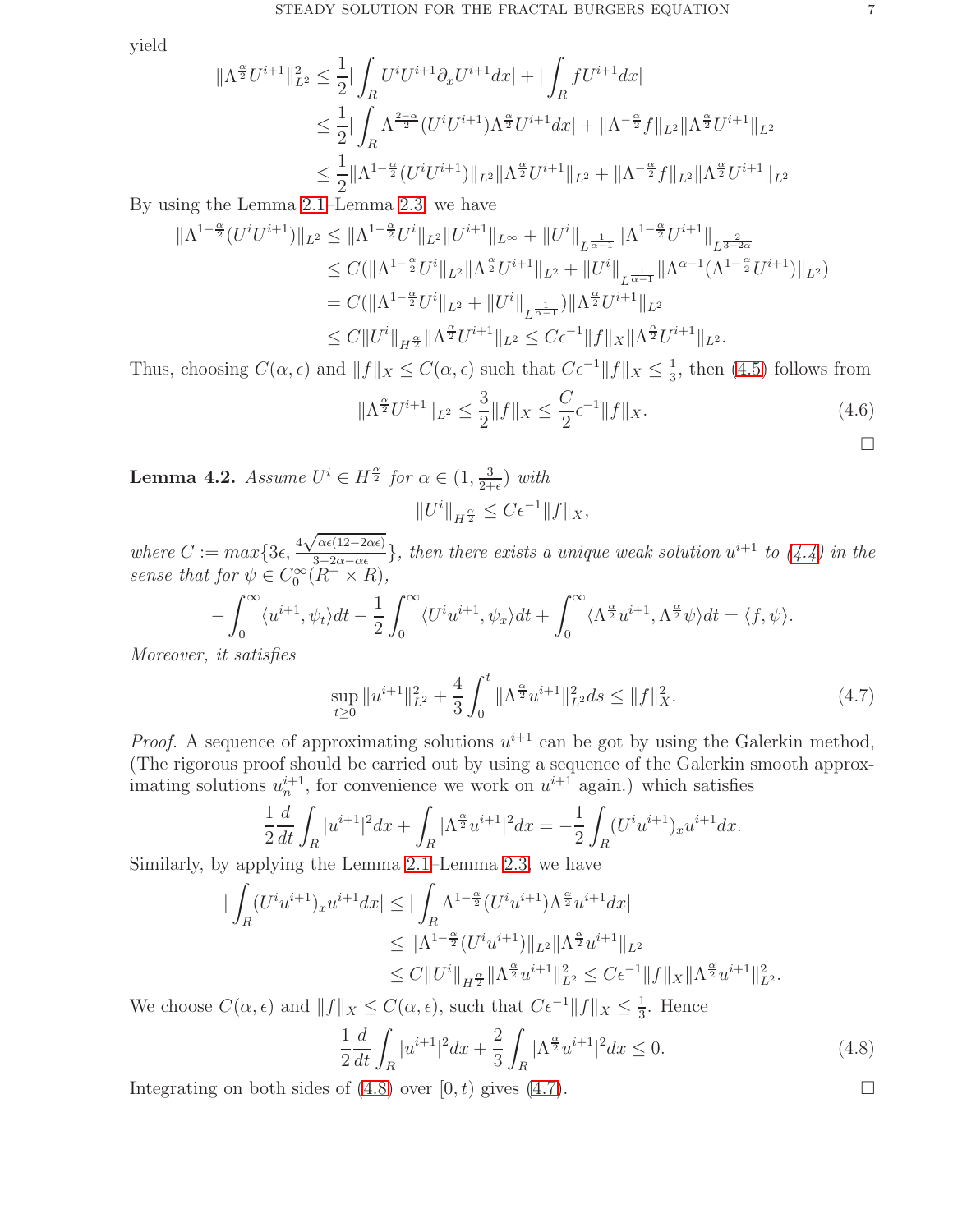Step 2: The decay of  $u^{i+1}$ 

<span id="page-7-2"></span>**Lemma 4.3.** Let  $u^{i+1}$  be the solution of  $(4.4)$  obtained in Lemma [4.2,](#page-6-2) assume  $||U^i||_{H^{\frac{\alpha}{2}}} \le$  $C\varepsilon^{-1}||f||_X$  where  $C := max\{3\epsilon, \frac{4\sqrt{\alpha\epsilon(12-2\alpha\epsilon)}}{3-2\alpha-\alpha\epsilon}\}$ 3−2α−αǫ }*, and the assumptions in Theorem [1.1](#page-1-0) hold, then we have*

$$
||u^{i+1}(t)||_{L^2} \le \frac{12 - 2\alpha\epsilon}{\alpha\epsilon} ||f||_X (1+t)^{-(\frac{3}{2\alpha} - \frac{\epsilon}{2})}.
$$

*Remark* 4.4. It's worth noting that  $\frac{3}{2\alpha} - \frac{\epsilon}{2} > 1$  due to the assumption  $\alpha \in (1, \frac{3}{2+1})$  $\frac{3}{2+\varepsilon}$ ).

*Proof.* Here we mainly use some new observations and the Fourier splitting method, which was used first by Schonbek in [\[8\]](#page-17-13) on the decay of solutions for parabolic equations. Later on the method was used widely to obtain several results for the Navier-Stokes equations and so on, cf [\[9\]](#page-17-14). Multiplying [\(4.4\)](#page-5-2) by  $u^{i+1}$  and integrating on R yields

$$
\frac{1}{2}\frac{d}{dt}\int_{R}|u^{i+1}|^{2}dx + \int_{R}|\Lambda^{\frac{\alpha}{2}}u^{i+1}|^{2}dx = -\frac{1}{2}\int_{R}(U^{i}u^{i+1})_{x}u^{i+1}dx
$$
  
\n
$$
\leq ||U^{i}||_{H^{\frac{\alpha}{2}}}\|\Lambda^{\frac{\alpha}{2}}u^{i+1}\|_{L^{2}}^{2}
$$
  
\n
$$
\leq C\epsilon^{-1}\|f\|_{X}\|\Lambda^{\frac{\alpha}{2}}u^{i+1}\|_{L^{2}}^{2}.
$$

Choosing  $C(\alpha, \epsilon)$ , such that  $C\epsilon^{-1} ||f||_X \leq \frac{1}{3}$  $\frac{1}{3}$ , that is to say,

<span id="page-7-0"></span>
$$
\frac{d}{dt} \int_{R} |u^{i+1}|^2 dx + \frac{4}{3} \|\Lambda^{\frac{\alpha}{2}} u^{i+1}\|_{L^2}^2 \le 0.
$$
\n(4.9)

Denote  $S(t) = \{\xi | |\xi| \le g(t)\}\$  with  $g(t) = \left(\frac{3m}{4(1+t)}\right)^{\frac{1}{\alpha}}$ , where m is a undetermined constant. Here we decompose the dissipative term in frequency space into two parts  $S(t)$  and  $S(t)^c$ . It follows from the Plancherel theorem that one has

$$
\|\Lambda^{\frac{\alpha}{2}}u^{i+1}\|_{L^{2}}^{2} = \int_{R}|\xi|^{\alpha}|\widehat{u^{i+1}}|^{2}d\xi = \int_{S(t)}|\xi|^{\alpha}|\widehat{u^{i+1}}|^{2}d\xi + \int_{S(t)^{c}}|\xi|^{\alpha}|\widehat{u^{i+1}}|^{2}d\xi
$$
  
\n
$$
\geq \int_{S(t)^{c}}|\xi|^{\alpha}|\widehat{u^{i+1}}|^{2}d\xi \geq \int_{S(t)^{c}}|g(t)|^{\alpha}|\widehat{u^{i+1}}|^{2}d\xi
$$
  
\n
$$
= \int_{R}|g(t)|^{\alpha}|\widehat{u^{i+1}}|^{2}d\xi - \int_{S(t)}|g(t)|^{\alpha}|\widehat{u^{i+1}}|^{2}d\xi
$$

Combining this inequality with [\(4.9\)](#page-7-0), we obtain

<span id="page-7-1"></span>
$$
\frac{d}{dt} \int_{R} |u^{i+1}|^2 dx + \frac{4}{3} |g(t)|^\alpha \int_{R} |\widehat{u^{i+1}}|^2 d\xi \le \frac{4}{3} |g(t)|^\alpha \int_{S(t)} |\widehat{u^{i+1}}|^2 d\xi \tag{4.10}
$$

For the given  $U^i$ , it's easy to express the implicit solutions to [\(4.4\)](#page-5-2) by

$$
u^{i+1}(x,t) = e^{-\Lambda^{\alpha}t} f(x) - \frac{1}{2} e^{-\Lambda^{\alpha}t} \int_0^t e^{\Lambda^{\alpha}s} (U^i u^{i+1})_x ds.
$$

Taking the Fourier transform on both sides of above formula yields

$$
\widehat{u^{i+1}}(\xi) = e^{-|\xi|^{\alpha}t}\widehat{f}(\xi) - \frac{1}{2} \int_0^t e^{-|\xi|^{\alpha}(t-s)}i\xi \widehat{U^i u^{i+1}}(\xi)ds
$$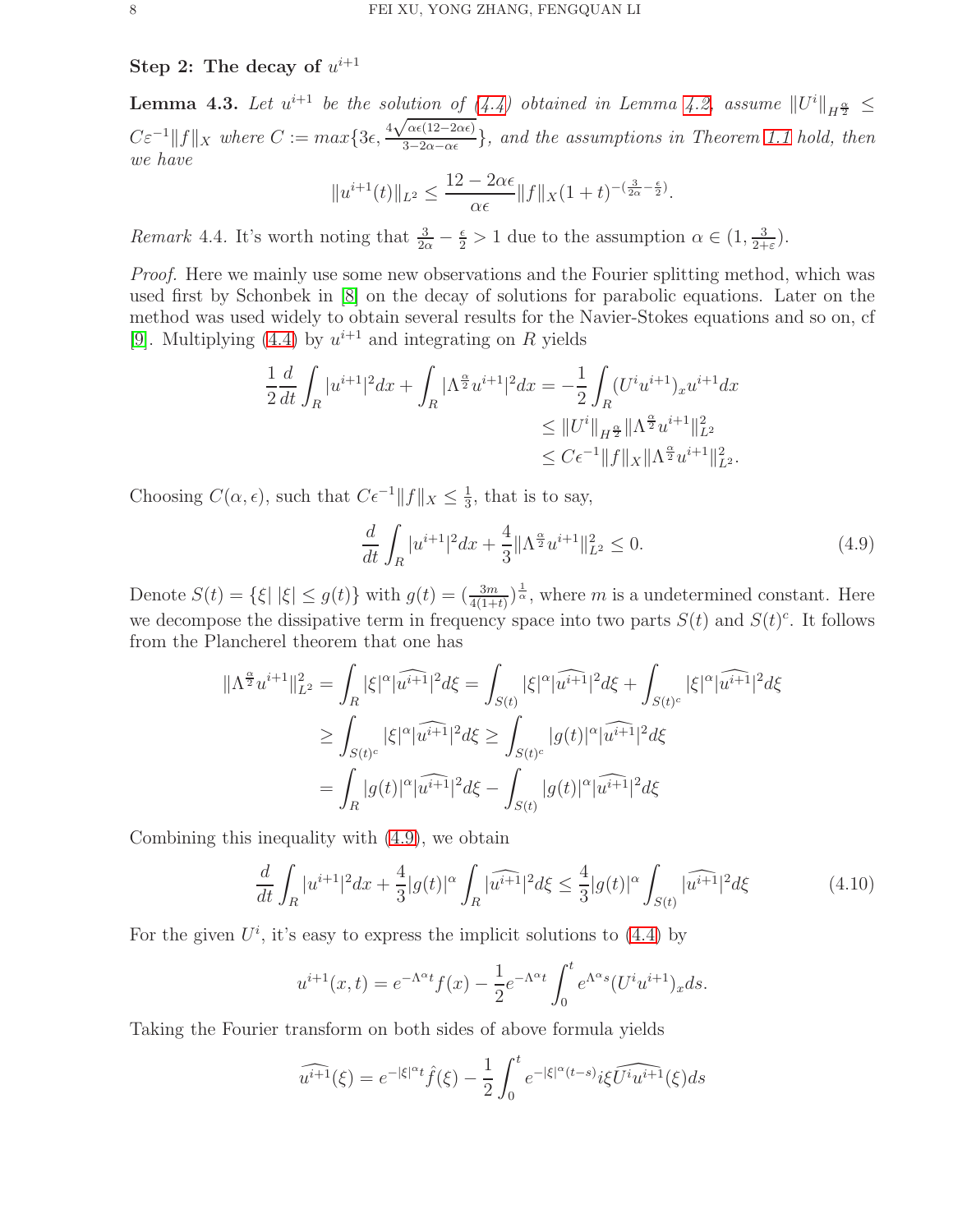Considering  $supp \hat{f}$  far from the origin, we have

<span id="page-8-0"></span>
$$
|\widehat{u^{i+1}}(\xi)| \le |e^{-|\xi|^{\alpha}t}\widehat{f}(\xi)| + \frac{1}{2} \int_0^t |\xi| |\widehat{U^i u^{i+1}}|(\xi) ds
$$
  

$$
\le e^{-\rho^{\alpha}t} |\widehat{f}(\xi)| + \frac{1}{2} |\xi| \int_0^t |\widehat{U^i u^{i+1}}|(\xi) ds.
$$

Hence

$$
\int_{S(t)} |\widehat{u^{i+1}}(\xi)|^2 d\xi \le 2e^{-2\rho^{\alpha}t} \int_{S(t)} |\widehat{f}(\xi)|^2 d\xi + \frac{1}{2} \int_{S(t)} |\xi|^2 d\xi (\int_0^t \|U^i\|_{L^2} \|u^{i+1}\|_{L^2} ds)^2
$$
  

$$
\le 2e^{-2\rho^{\alpha}t} \|f\|_X^2 + \frac{1}{3}g^3(t) \|U^i\|_{L^2}^2 (\int_0^t \|u^{i+1}(s)\|_{L^2} ds)^2.
$$
 (4.11)

 $(4.10)$  and  $(4.11)$  show that

$$
\frac{d}{dt} \int_{R} |u^{i+1}|^{2} dx + \frac{4}{3} g^{\alpha}(t) \int_{R} |\widehat{u^{i+1}}|^{2} d\xi
$$
\n
$$
\leq \frac{8}{3} g^{\alpha}(t) e^{-2\rho^{\alpha}t} \|f\|_{X}^{2} + \frac{4}{9} g^{3+\alpha}(t) \|U^{i}\|_{L^{2}}^{2} \left(\int_{0}^{t} \|u^{i+1}(s)\|_{L^{2}} ds\right)^{2}.
$$
\n(4.12)

Multiplying  $(1 + t)^m$  on both sides of  $(4.12)$ , one can deduce

<span id="page-8-2"></span><span id="page-8-1"></span>
$$
\frac{d}{dt}[(1+t)^m||u^{i+1}||_{L^2}^2] \le 2m(1+t)^{m-1}e^{-2\rho^{\alpha}t}||f||_X^2
$$
  
+ 
$$
\frac{4}{9}(\frac{3m}{4})^{\frac{3+\alpha}{\alpha}}(1+t)^{m-\frac{3+\alpha}{\alpha}}||U^i||_{L^2}^2(\int_0^t ||u^{i+1}(s)||_{L^2}ds)^2.
$$
(4.13)

Letting  $m = \frac{3}{\alpha} - \epsilon$  for small  $\epsilon > 0$  in [\(4.13\)](#page-8-2) yields

$$
\begin{split}\n&\frac{d}{dt}[(1+t)^{\frac{3-\alpha\epsilon}{\alpha}}\|u^{i+1}\|_{L^{2}}^{2}] \leq \frac{6-2\alpha\epsilon}{\alpha}(1+t)^{-1-\epsilon}(1+t)^{\frac{3}{\alpha}}e^{-2\rho^{\alpha}t}\|f\|_{X}^{2}+ \\
&\frac{4}{9}(\frac{9-3\alpha\epsilon}{4\alpha})^{\frac{3+\alpha}{\alpha}}(1+t)^{-1-\epsilon}\|U^{i}\|_{L^{2}}^{2}(\int_{0}^{t}\|u^{i+1}(s)\|_{L^{2}}ds)^{2} \\
&\leq \frac{6-2\alpha\epsilon}{\alpha}(1+t)^{-1-\epsilon}\|f\|_{X}^{2} + \frac{4}{9}(\frac{9-3\alpha\epsilon}{4\alpha})^{\frac{3+\alpha}{\alpha}}(1+t)^{-1-\epsilon}\|U^{i}\|_{L^{2}}^{2}(\int_{0}^{t}\|u^{i+1}(s)\|_{L^{2}}ds)^{2} \\
&\leq \frac{6-2\alpha\epsilon}{\alpha}(1+t)^{-1-\epsilon}\|f\|_{X}^{2}+ \\
&\frac{4}{9}(\frac{9-3\alpha\epsilon}{4\alpha})^{\frac{3+\alpha}{\alpha}}(1+t)^{-1-\epsilon}\|U^{i}\|_{L^{2}}^{2}(\int_{0}^{t}(1+s)^{\frac{3-\alpha\epsilon}{2\alpha}}(1+s)^{-\frac{3-\alpha\epsilon}{2\alpha}}\|u^{i+1}(s)\|_{L^{2}}ds)^{2} \\
&\leq \frac{6-2\alpha\epsilon}{\alpha}(1+t)^{-1-\epsilon}\|f\|_{X}^{2}+ \\
&\frac{4}{9}(\frac{9-3\alpha\epsilon}{4\alpha})^{\frac{3+\alpha}{\alpha}}(1+t)^{-1-\epsilon}\|U^{i}\|_{L^{2}}^{2}\sup_{0\leq s\leq t}[(1+s)^{\frac{3-\alpha\epsilon}{\alpha}}\|u^{i+1}(s)\|_{L^{2}}^{2}](\int_{0}^{t}(1+s)^{-\frac{3-\alpha\epsilon}{2\alpha}}ds)^{2}.\n\end{split} \tag{4.14}
$$

From  $1 < \alpha < \frac{3}{2+\epsilon}$ , we have  $\frac{3-\alpha\epsilon}{2\alpha} = \frac{3}{2\alpha} - \frac{\epsilon}{2} > 1$ , which implies

<span id="page-8-4"></span><span id="page-8-3"></span>
$$
\left(\int_0^t (1+s)^{-\frac{3-\alpha\epsilon}{2\alpha}} ds\right)^2 \le \left(\frac{2\alpha}{3 - (2+\epsilon)\alpha}\right)^2. \tag{4.15}
$$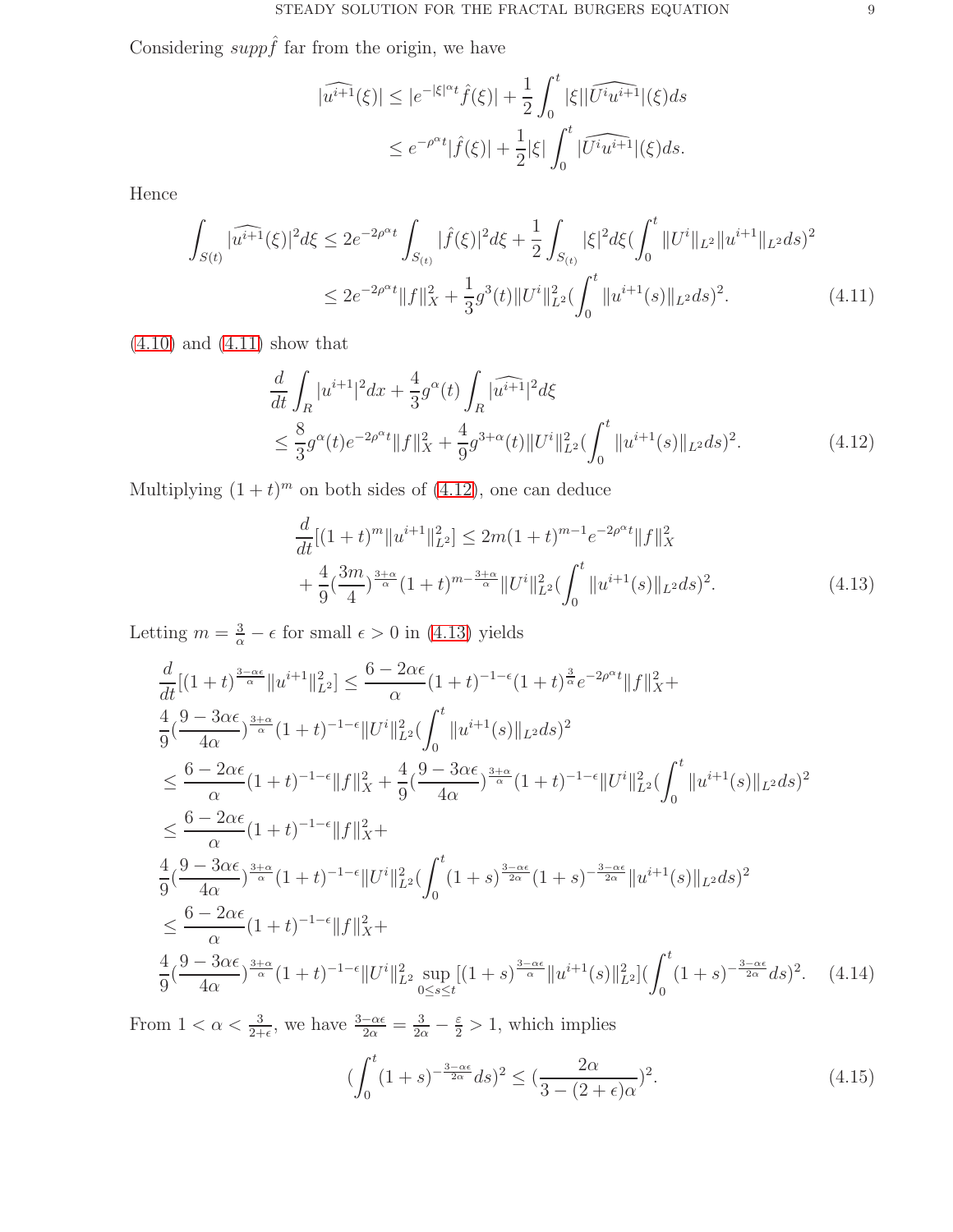Integrating on both sides of  $(4.14)$  over  $(0, t)$ , it follows from  $(4.15)$  that

$$
(1+t)^{\frac{3-\alpha\epsilon}{\alpha}}\|u^{i+1}\|_{L^{2}}^{2} - \|f\|_{L^{2}}^{2}
$$
\n
$$
\leq \frac{6-2\alpha\epsilon}{\alpha}\|f\|_{X}^{2} \int_{0}^{t} (1+s)^{-1-\epsilon}ds +
$$
\n
$$
\frac{4}{9}(\frac{9-3\alpha\epsilon}{4\alpha})^{\frac{3+\alpha}{\alpha}}(\frac{2\alpha}{3-(2+\epsilon)\alpha})^{2}\|U^{i}\|_{L^{2}}^{2} \sup_{0\leq s\leq t} [(1+s)^{\frac{3-\alpha\epsilon}{\alpha}}\|u^{i+1}(s)\|_{L^{2}}^{2}] \int_{0}^{t} (1+s)^{-1-\epsilon}ds
$$
\n
$$
\leq \frac{6-2\alpha\epsilon}{\alpha\epsilon}\|f\|_{X}^{2} +
$$
\n
$$
\frac{4}{9\epsilon}(\frac{9-3\alpha\epsilon}{4\alpha})^{\frac{3+\alpha}{\alpha}}(\frac{2\alpha}{3-(2+\epsilon)\alpha})^{2}\|U^{i}\|_{L^{2}}^{2} \sup_{0\leq s\leq t} [(1+s)^{\frac{3-\alpha\epsilon}{\alpha}}\|u^{i+1}(s)\|_{L^{2}}^{2}]. \tag{4.16}
$$

Due to  $||U^i||_{L^2} \leq ||U^i||_{H^{\frac{\alpha}{2}}} \leq C\epsilon^{-1}||f||_X$  and  $||f||_X \leq C(\alpha, \epsilon)$ , then we can choose suitable  $C(\alpha, \epsilon)$  such that  $\frac{4}{9\epsilon}(\frac{9-3\alpha\epsilon}{4\alpha})$  $\frac{-3\alpha\epsilon}{4\alpha}$ ) $\frac{3+\alpha}{\alpha}$  $\left(\frac{2\alpha}{3-(2+\alpha)}\right)$  $\frac{2\alpha}{3-(2+\epsilon)\alpha}$ <sup>2</sup> $||U^i||_{L^2}^2 \leq \frac{1}{2}$  $\frac{1}{2}$ . Hence [\(4.16\)](#page-9-0) gives

<span id="page-9-1"></span>
$$
(1+t)^{\frac{3-\alpha\epsilon}{\alpha}}\|u^{i+1}\|_{L^2}^2 \le (\frac{6-2\alpha\epsilon}{\alpha\epsilon}+1)\|f\|_X^2 + \frac{1}{2}Q(t), \quad \text{for } t \ge 0,
$$
\n(4.17)

where  $Q(t) = \sup_{0 \le s \le t} [(1+s)^{\frac{3-\alpha\epsilon}{\alpha}} ||u^{i+1}(s)||_{L^2}^2]$ . Now taking the supremum for  $t \in [0, T]$  on both sides of  $(4.17)$ , we obtain

<span id="page-9-0"></span>
$$
Q(T) \le \left(\frac{6 - 2\alpha\epsilon}{\alpha\epsilon} + 1\right) ||f||_X^2 + \frac{1}{2}Q(T), \quad \text{for } T \ge 0.
$$

Therefore, combining [\(4.17\)](#page-9-1), we obtain

$$
(1+t)^{\frac{3-\alpha\epsilon}{\alpha}}\|u^{i+1}\|_{L^2}^2 \leq (\frac{6-2\alpha\epsilon}{\alpha\epsilon}+1)\|f\|_X^2 + (\frac{6-2\alpha\epsilon}{\alpha\epsilon}+1)\|f\|_X^2 < \infty,
$$

which yields

<span id="page-9-2"></span>
$$
||u^{i+1}(t)||_{L^2}^2 \le \frac{12 - 2\alpha\epsilon}{\alpha\epsilon} ||f||_X^2 (1+t)^{-\frac{3}{\alpha}+\epsilon}.
$$
\n(4.18)

Combining  $1 < \alpha < \frac{3}{2+\epsilon}$  with [\(4.18\)](#page-9-2), we have

$$
||u^{i+1}(t)||_{L^2} \le \sqrt{\frac{12 - 2\alpha\epsilon}{\alpha\epsilon}} ||f||_X (1+t)^{-(\frac{3}{2\alpha} - \frac{\epsilon}{2})}, \text{ where } \frac{3}{2\alpha} - \frac{\epsilon}{2} > 1.
$$

Step 3 Proving  $U^{i+1} = \int_0^\infty u^{i+1}(t)dt$  solves [\(4.3\)](#page-5-0)

We have noted that  $U^{i+1} = \int_0^\infty u^{i+1}(t)dt$  solves formally the approximating equation [\(4.3\)](#page-5-0). Now we prove this rigorously and show that  $U^{i+1}$  is uniformally bounded in  $H^{\frac{\alpha}{2}}$ .

<span id="page-9-3"></span>**Lemma 4.5.** Let  $u^{i+1}$  be the solution of  $(4.4)$  obtained in Lemma [4.2,](#page-6-2) then  $\int_0^\infty u^{i+1}(t)dt \in$ L 2 (R) *solves uniquely [\(4.3\)](#page-5-0). Moreover,*

$$
\int_0^\infty u^{i+1}(t)dt = U^{i+1}.
$$

*Proof.* For each *i*, define the sequence  $\{V_n^{i+1}\}\$  by

$$
V_n^{i+1} = \int_0^n u^{i+1}(t)dt.
$$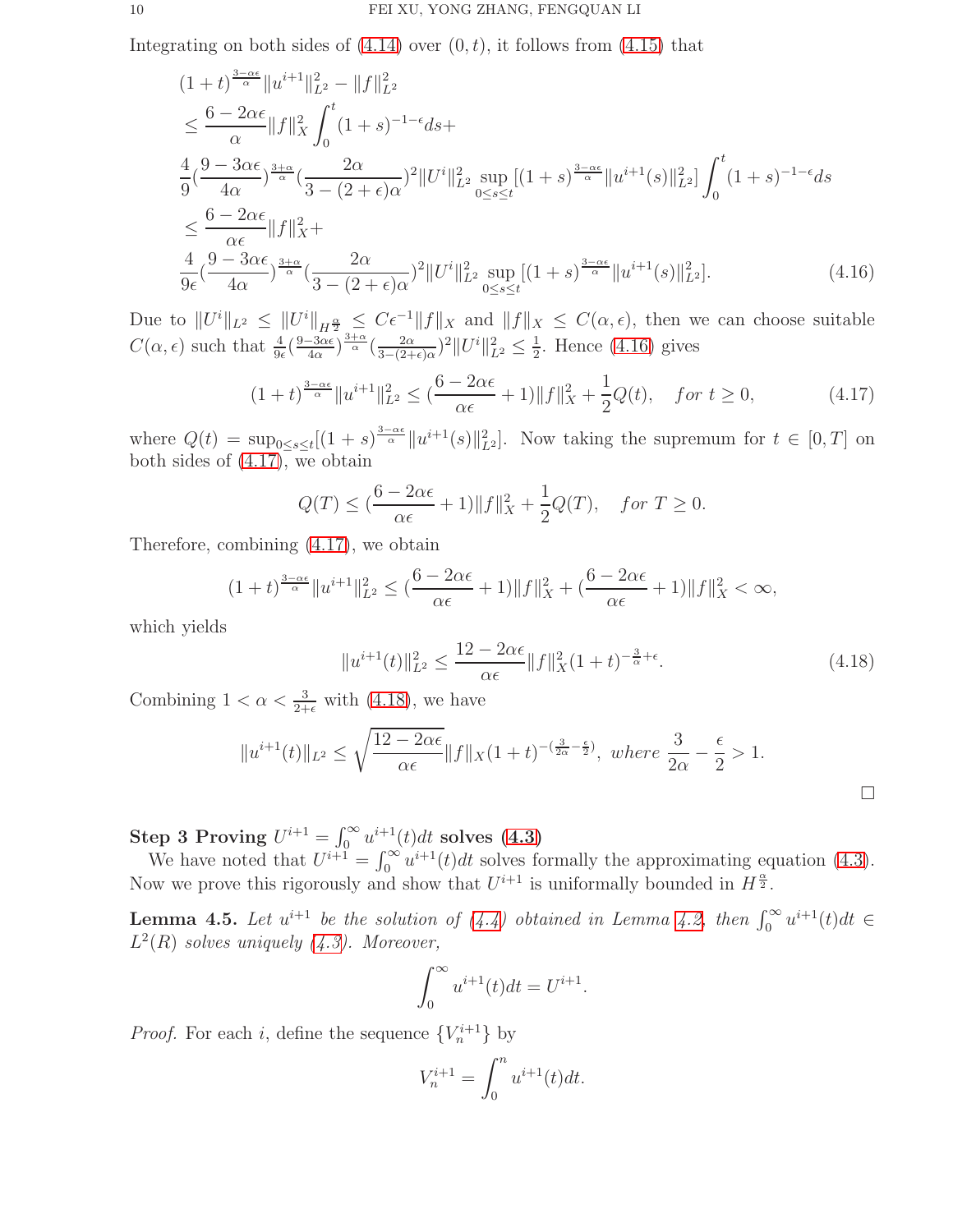The Minkowski's inequality and Lemma [4.3](#page-7-2) yield

$$
||V_n^{i+1}||_{L^2} \le \int_0^n ||u^{i+1}(t)||_{L^2} dt \le \frac{24 - 4\epsilon\alpha}{(3 - 2\alpha - \epsilon\alpha)\epsilon} ||f||_X.
$$

Similarly, by applying the Minkowski's inequality again, we have

$$
||V_{n+1}^{i+1} - V_n^{i+1}||_{L^2} \le \int_n^{n+1} ||u^{i+1}(t)||_{L^2} dt.
$$

It follows from Lemma [4.3](#page-7-2) that

$$
\int_{n}^{n+1} \|u^{i+1}(t)\|_{L^{2}} dt \leq \frac{12 - 2\alpha\epsilon}{\alpha\epsilon} \|f\|_{X} \int_{n}^{n+1} (1+t)^{-\frac{3}{2\alpha} + \frac{\epsilon}{2}} dt \to 0, \text{ as } n \to \infty.
$$

Thus  ${V_n^{i+1}}$  is a Cauchy consequence in  $L^2$  and

$$
V_n^{i+1} = \int_0^n u^{i+1}(t)dt \to V^{i+1} \quad in \ L^2, \ as \ n \to \infty.
$$

Denote  $V^{i+1} = \int_0^\infty u^{i+1}(t)dt$ , it's easy to check that  $V^{i+1}$  is a weak solution of [\(4.3\)](#page-5-0). The uniqueness in Lemma [4.1](#page-5-3) shows that  $V^{i+1} = U^{i+1}$ .

<span id="page-10-0"></span>**Lemma 4.6.** Let  $U^{i+1}$  be the solution of  $(4.3)$  obtained in Lemma [4.1](#page-5-3) and the assumptions in *Theorem [1.1](#page-1-0) hold, then*

$$
||U^{i+1}||_{H^{\frac{\alpha}{2}}} \leq C\epsilon^{-1}||f||_{X}.
$$

*Proof.* From Lemma [4.3,](#page-7-2) Lemma [4.5](#page-9-3) and [\(4.5\)](#page-5-1), we can deduce

$$
||U^{i+1}||_{H^{\frac{\alpha}{2}}} = ||U^{i+1}||_{L^{2}} + ||\Lambda^{\frac{\alpha}{2}} U^{i+1}||_{L^{2}}\n\leq \int_{0}^{\infty} ||u^{i+1}(t)||_{L^{2}} dt + \frac{C}{2} \epsilon^{-1} ||f||_{X}\n\leq \sqrt{\frac{12 - 2\alpha\epsilon}{\alpha\epsilon}} ||f||_{X} \int_{0}^{\infty} (1+t)^{-\frac{3}{2\alpha} + \frac{\epsilon}{2}} dt + \frac{C}{2} \epsilon^{-1} ||f||_{X}\n\leq (\sqrt{\frac{12 - 2\alpha\epsilon}{\alpha\epsilon}} \frac{2\alpha}{3 - 2\alpha - \epsilon\alpha} + \frac{C}{2} \epsilon^{-1}) ||f||_{X} \leq C \epsilon^{-1} ||f||_{X}.
$$

# Step 4 Proving  $U^{i+1} \rightarrow U$  is the unique weak solution of  $(1.2)$

In this step, we would finish the proof of Theorem [1.1](#page-1-0) by showing that the approximating solutions  $U^{i+1}$  to [\(4.3\)](#page-5-0) converge to a limit function U, which solves uniquely [\(1.2\)](#page-0-1) with  $||U||_{H^{\frac{\alpha}{2}}} \leq C\epsilon^{-1}||f||_{X}$ . Starting with  $U^0$ , we can solve  $(4.3)$  recursively by Lemma [4.1](#page-5-3) and obtain a sequence  $\{U^i\}_{i=0}^{\infty}$ , which satisfies  $||U^i||_{H^{\frac{\alpha}{2}}} \leq C\epsilon^{-1}||f||_X$  due to Lemma [4.6.](#page-10-0) Now we first show the sequence  $\{U^i\}$  is Cauchy sequence in  $\dot{H}^{\frac{\alpha}{2}}$ . It's obvious that there holds

<span id="page-10-1"></span>
$$
\frac{1}{2}\partial_x(U^i U^{i+1}) + \Lambda^\alpha U^{i+1} = f\tag{4.19}
$$

and

<span id="page-10-2"></span>
$$
\frac{1}{2}\partial_x (U^{i-1}U^i) + \Lambda^\alpha U^i = f.
$$
\n(4.20)

Let  $Y^{i+1} = U^{i+1} - U^i$ , then [\(4.19\)](#page-10-1) and [\(4.20\)](#page-10-2) imply that  $Y^{i+1}$  satisfies

<span id="page-10-3"></span>
$$
\frac{1}{2}\partial_x (U^i Y^{i+1}) + \frac{1}{2}\partial_x (U^i Y^i) + \Lambda^\alpha Y^{i+1} = 0.
$$
\n(4.21)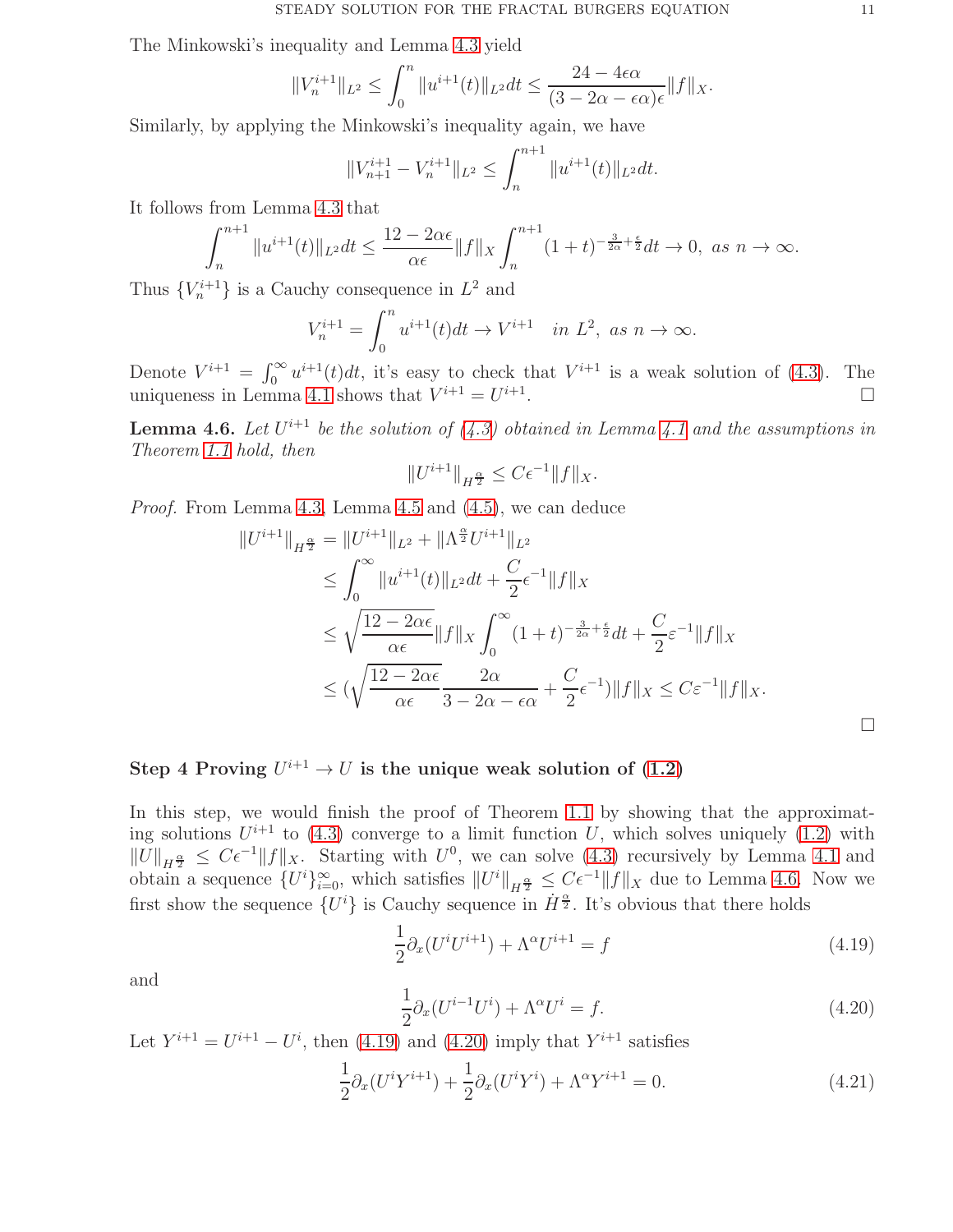Since  $Y^{i+1} \in H^{\frac{\alpha}{2}}(R)$ , then multiplying the equation [\(4.21\)](#page-10-3) by  $Y^{i+1}$  and integrating on R yield

$$
\frac{1}{2} \int_R \partial_x (U^i Y^{i+1}) Y^{i+1} dx + \frac{1}{2} \int_R \partial_x (U^i Y^i) Y^{i+1} dx + \int_R |\Lambda^{\frac{\alpha}{2}} Y^{i+1}|^2 dx = 0,
$$

which implies

$$
\|\Lambda^{\frac{\alpha}{2}}Y^{i+1}\|_{L^{2}}^{2} \leq \frac{1}{2} \left( \left| \int_{R} \partial_{x} (U^{i}Y^{i+1})Y^{i+1} dx \right| + \left| \int_{R} \partial_{x} (U^{i}Y^{i})Y^{i+1} dx \right| \right)
$$
  
\n
$$
\leq \frac{1}{2} \int_{R} \Lambda^{1-\frac{\alpha}{2}} (U^{i}Y^{i+1}) \Lambda^{\frac{\alpha}{2}} Y^{i+1} dx + \frac{1}{2} \int_{R} \Lambda^{1-\frac{\alpha}{2}} (U^{i}Y^{i}) \Lambda^{\frac{\alpha}{2}} Y^{i+1} dx
$$
  
\n
$$
\leq \frac{1}{2} \|\Lambda^{1-\frac{\alpha}{2}} (U^{i}Y^{i+1})\|_{L^{2}} \|\Lambda^{\frac{\alpha}{2}} Y^{i+1}\|_{L^{2}} + \frac{1}{2} \|\Lambda^{1-\frac{\alpha}{2}} (U^{i}Y^{i})\|_{L^{2}} \|\Lambda^{\frac{\alpha}{2}} Y^{i+1}\|_{L^{2}}.
$$
 (4.22)

On the other hand, we can get

$$
\|\Lambda^{1-\frac{\alpha}{2}}(U^{i}Y^{i})\|_{L^{2}} \leq \|\Lambda^{1-\frac{\alpha}{2}}U^{i}\|_{L^{2}}\|Y^{i}\|_{L^{\infty}} + \|U^{i}\|_{L^{\frac{1}{\alpha-1}}}\|\Lambda^{1-\frac{\alpha}{2}}Y^{i}\|_{L^{\frac{2}{3-2\alpha}}}
$$
  
\n
$$
\leq (\|\Lambda^{1-\frac{\alpha}{2}}U^{i}\|_{L^{2}} + \|U^{i}\|_{L^{\frac{1}{\alpha-1}}})\|\Lambda^{\frac{\alpha}{2}}Y^{i}\|_{L^{2}}
$$
  
\n
$$
\leq 2\|U^{i}\|_{H^{\frac{\alpha}{2}}}\|\Lambda^{\frac{\alpha}{2}}Y^{i}\|_{L^{2}}, \qquad (4.23)
$$

and

<span id="page-11-1"></span>
$$
\|\Lambda^{1-\frac{\alpha}{2}}(U^{i}Y^{i+1})\|_{L^{2}} \le 2\|U^{i}\|_{H^{\frac{\alpha}{2}}}\|\Lambda^{\frac{\alpha}{2}}Y^{i+1}\|_{L^{2}}.\tag{4.24}
$$

Choosing  $C(\alpha, \epsilon)$  and  $||f||_X \leq C(\alpha, \epsilon)$ , such that  $C\epsilon^{-1}||f||_X \leq \frac{1}{3}$  $\frac{1}{3}$ , then we have  $||U^i||_{H^{\frac{\alpha}{2}}} \leq$  $C\epsilon^{-1} ||f||_X \leq \frac{1}{3}$  $\frac{1}{3}$ . Combining  $||U^i||_{H^{\frac{\alpha}{2}}} \leq \frac{1}{3}$  with [\(4.22\)](#page-11-0)-[\(4.24\)](#page-11-1), we obtain

<span id="page-11-2"></span><span id="page-11-0"></span>
$$
\|\Lambda^{\frac{\alpha}{2}}Y^{i+1}\|_{L^2} \le \frac{1}{2} \|\Lambda^{\frac{\alpha}{2}}Y^i\|_{L^2}.
$$
\n(4.25)

Applying the estimate [\(4.25\)](#page-11-2) recursively gives

$$
\|\Lambda^{\frac{\alpha}{2}}Y^{i+1}\|_{L^2}\le(\frac{1}{2})^i\|\Lambda^{\frac{\alpha}{2}}Y^1\|_{L^2},
$$

then  $Y^i \to 0$  in  $\dot{H}^{\frac{\alpha}{2}}(R)$  as  $i \to \infty$ . Hence the sequence  $\{U^i\}$  is Cauchy sequence in  $\dot{H}^{\frac{\alpha}{2}}$  and there exists a limit  $\hat{U} \in \dot{H}^{\frac{\alpha}{2}}(R)$  such that

<span id="page-11-3"></span>
$$
U^i \to U \quad in \ \dot{H}^{\frac{\alpha}{2}}(R). \tag{4.26}
$$

In addition, it follows from Lemma [4.6](#page-10-0) that  $||U||_{H^{\frac{\alpha}{2}}} \leq C\epsilon^{-1}||f||_{X}$ .

Now we are in the position to show that U is a unique solution to  $(1.2)$ . By Lemma [4.1,](#page-5-3) we have

$$
-\frac{1}{2}\langle U^i U^{i+1}, \psi_x \rangle + \langle \Lambda^{\frac{\alpha}{2}} U^{i+1}, \Lambda^{\frac{\alpha}{2}} \psi \rangle = \langle f, \psi \rangle, \quad \forall \psi \in C_0^{\infty}(R).
$$

It follows from [\(4.26\)](#page-11-3) immediately that

<span id="page-11-5"></span><span id="page-11-4"></span>
$$
\langle \Lambda^{\frac{\alpha}{2}} U^{i+1}, \Lambda^{\frac{\alpha}{2}} \psi \rangle \to \langle \Lambda^{\frac{\alpha}{2}} U, \Lambda^{\frac{\alpha}{2}} \psi \rangle. \tag{4.27}
$$

For the nonlinear term, we have

$$
\langle U^{i}U^{i+1}, \psi_{x} \rangle - \langle U^{2}, \psi_{x} \rangle
$$
  
=  $\langle (U^{i} - U)U^{i+1} + (U^{i+1} - U)U, \psi_{x} \rangle$   
 $\leq ||U^{i} - U||_{L^{\infty}}||U^{i+1}||_{L^{2}}||\psi_{x}||_{L^{2}} + ||U^{i+1} - U||_{L^{\infty}}||U||_{L^{2}}||\psi_{x}||_{L^{2}} $\leq ||U^{i} - U||_{\dot{H}^{\frac{\alpha}{2}}}||U^{i+1}||_{L^{2}}||\psi_{x}||_{L^{2}} + ||U^{i+1} - U||_{\dot{H}^{\frac{\alpha}{2}}}||U||_{L^{2}}||\psi_{x}||_{L^{2}}\to 0,$  (4.28)$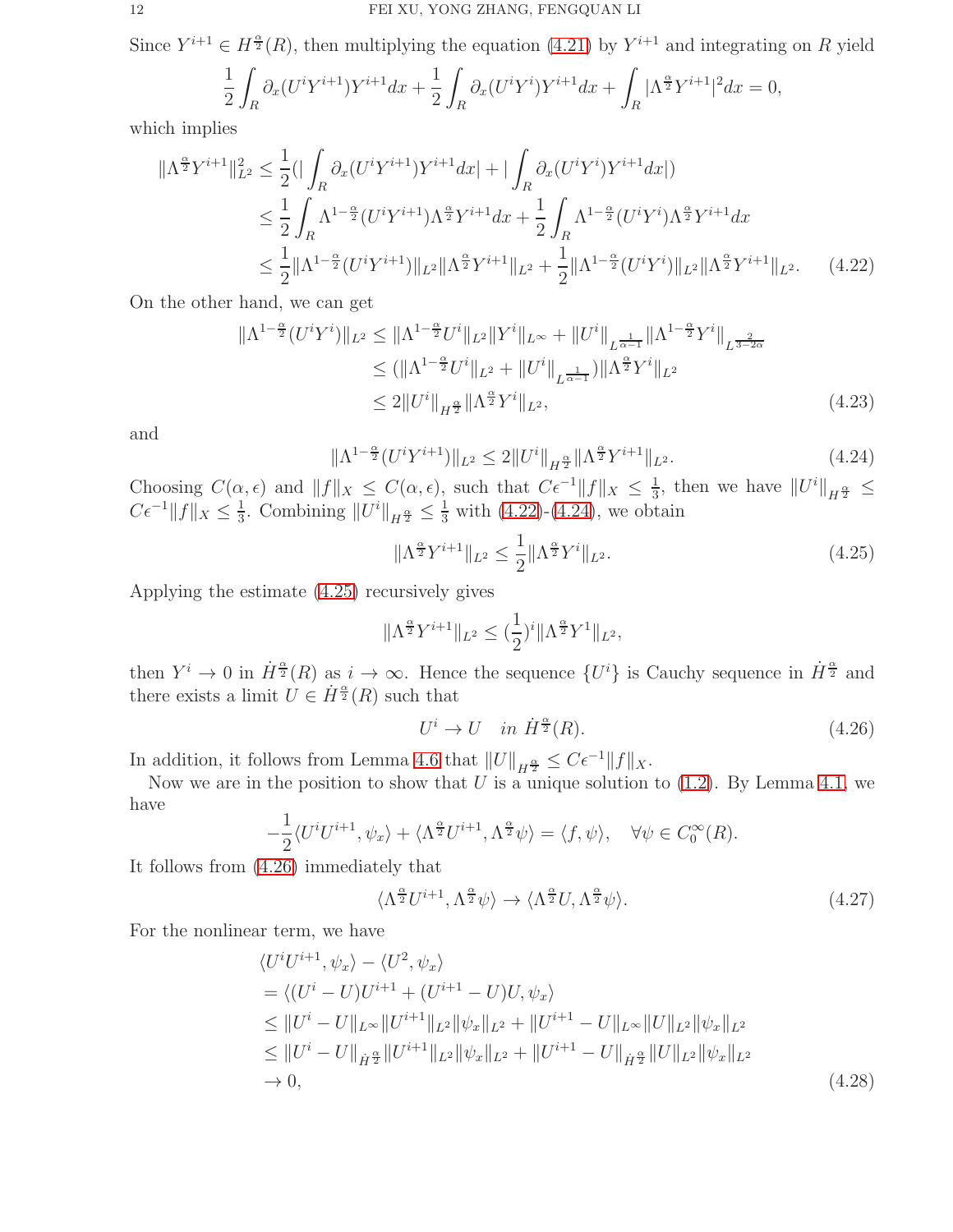where [\(4.26\)](#page-11-3) and the boundedness of U and  $U^{i+1}$  are used. Thus, [\(4.27\)](#page-11-4) and [\(4.28\)](#page-11-5) imply that U is the weak solution of  $(1.2)$ .

Finally, we show that this solution  $U$  is unique among all solutions satisfying

$$
||U||_{H^{\frac{\alpha}{2}}} \leq C\epsilon^{-1}||f||_X.
$$

Assume U is another weak solution of [\(1.2\)](#page-0-1) with  $||\overline{U}||_{H^{\frac{\alpha}{2}}} \leq C\epsilon^{-1}||f||_{X}$ , then the difference  $Y = U - \widetilde{U}$  satisfies

<span id="page-12-0"></span>
$$
\partial_x (UY) + \Lambda^\alpha Y = 0 \tag{4.29}
$$

Applying the similar procedure above on [\(4.29\)](#page-12-0), we can get

$$
\|\Lambda^{\frac{\alpha}{2}}Y\|_{L^2}\leq \frac{1}{2}\|\Lambda^{\frac{\alpha}{2}}Y\|_{L^2},
$$

which means the solution is unique.  $\Box$ 

## 5. Stability of the steady-state solution

In this section, we will discuss the stability of the steady-state solution obtained in Theorem [1.1.](#page-1-0) Since we can choose  $C(\alpha, \epsilon)$  and  $||f||_X \leq C(\alpha, \epsilon)$ , such that  $C\epsilon^{-1}||f||_X \leq \frac{1}{3}$  $\frac{1}{3}$ . Then we have  $||U^i||_{H^{\frac{\alpha}{2}}} \leq C\epsilon^{-1}||f||_X \leq \frac{1}{3}$  $\frac{1}{3}$ , which would be used in the following.

## 5.1. The proof of Theorem [1.3.](#page-1-1)

*Proof.* We assume that [\(1.5\)](#page-1-2) holds provided the force  $f \in \dot{H}^{-\frac{\alpha}{2}}(R) \cap L^2(R)$ , which would be proved in next subsection. In the following, we mainly establish

$$
\lim_{t \to \infty} ||w||_{L^2} = \lim_{t \to \infty} ||u(t) - U||_{L^2} = 0,
$$

where w is the difference between  $u(t, x)$  and  $U(x)$  solving

<span id="page-12-1"></span>
$$
\begin{cases}\nw_t + ww_x + (Uw)_x + \Lambda^{\alpha} w = 0, \\
w(0, x) = u(0, x) - U = \theta.\n\end{cases}
$$
\n(5.1)

Multiplying both sides of  $(5.1)$  by w and integrating on R give

$$
\frac{1}{2}\frac{d}{dt}\int_{R}|w|^{2}dx + \int_{R}|\Lambda^{\frac{\alpha}{2}}w|^{2}dx = -\int_{R}(Uw)_{x}wdx
$$

and choosing  $C(\alpha, \varepsilon)$  small such that  $||U||_{H^{\frac{\alpha}{2}}} \leq \frac{1}{3}$  $\frac{1}{3}$ , then

$$
\begin{split}\n| \int_{R} (Uw)_{x} w dx & \leq |\int_{R} \Lambda^{1-\frac{\alpha}{2}} (Uw) \Lambda^{\frac{\alpha}{2}} w dx | \\
&\leq \|\Lambda^{1-\frac{\alpha}{2}} (Uw) \|_{L^{2}} \|\Lambda^{\frac{\alpha}{2}} w \|_{L^{2}} \\
&\leq (\|\Lambda^{1-\frac{\alpha}{2}} U \|_{L^{2}} \|w\|_{L^{\infty}} + \|U\|_{L^{\frac{1}{\alpha-1}}} \|\Lambda^{1-\frac{\alpha}{2}} w\|_{L^{\frac{2}{3-2\alpha}}}) \|\Lambda^{\frac{\alpha}{2}} w\|_{L^{2}} \\
&\leq (\|\Lambda^{1-\frac{\alpha}{2}} U \|_{L^{2}} + \|U\|_{L^{\frac{1}{\alpha-1}}}) \|\Lambda^{\frac{\alpha}{2}} w\|_{L^{2}}^{2} \\
&\leq 2 \|U\|_{H^{\frac{\alpha}{2}}}\|\Lambda^{\frac{\alpha}{2}} w\|_{L^{2}}^{2} \leq \frac{2}{3} \|\Lambda^{\frac{\alpha}{2}} w\|_{L^{2}}^{2}.\n\end{split}
$$

Therefore,

$$
\frac{d}{dt} \int_{R} |w|^2 dx + \frac{2}{3} \int_{R} |\Lambda^{\frac{\alpha}{2}} w|^2 dx \le 0.
$$

Integrating with respect to time from  $0$  to  $t$ , we have

<span id="page-12-2"></span>
$$
\int_{R} |w|^2 dx + \frac{2}{3} \int_0^t \int_{R} |\Lambda^{\frac{\alpha}{2}} w|^2 dx ds \le ||\theta||_{L^2}^2.
$$
\n(5.2)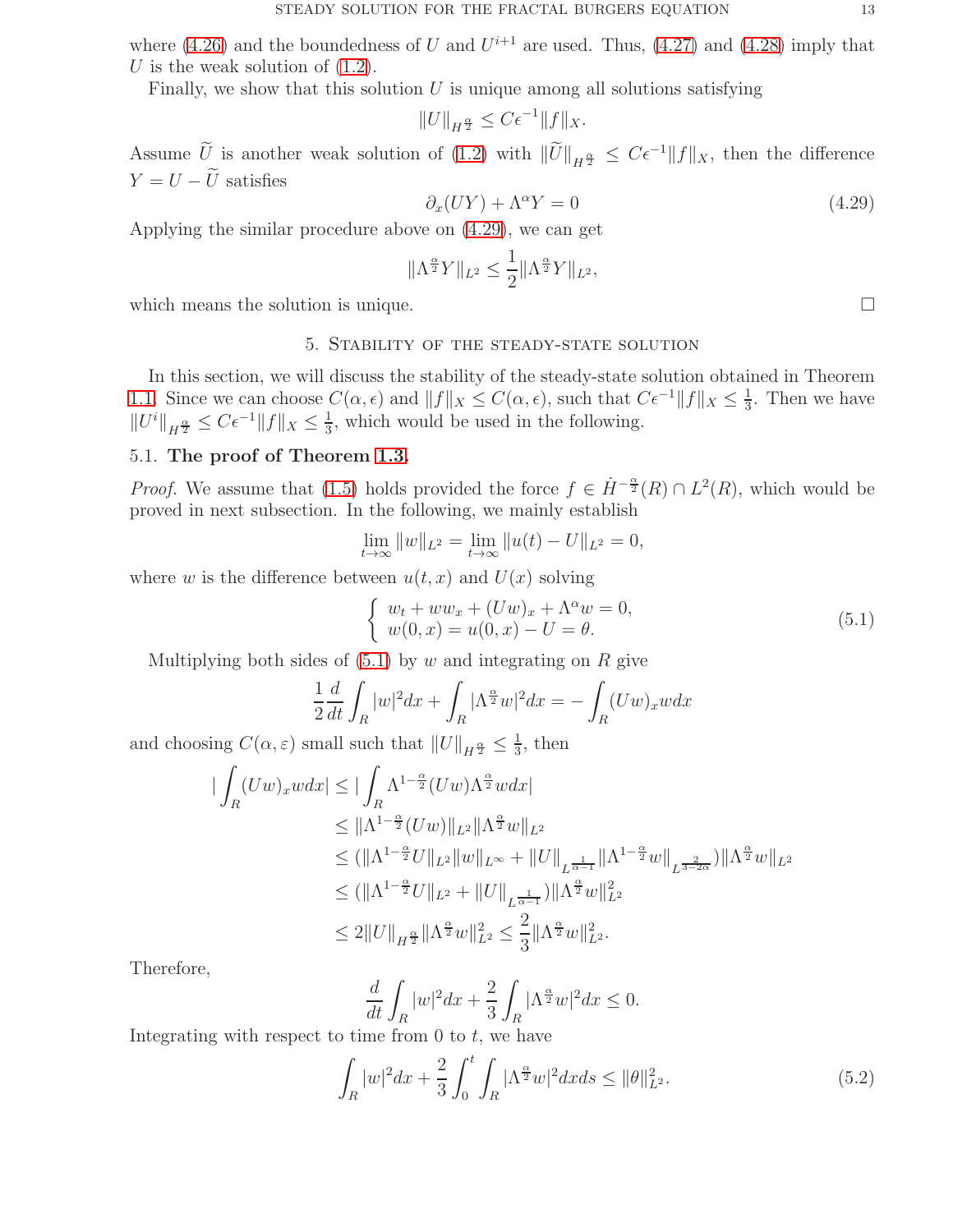On the other hand, the fact  $||U||_{L^{\infty}} \le ||U||_{H^{\frac{\alpha}{2}}} \le \frac{1}{3}$  $\frac{1}{3}$  and [\(1.5\)](#page-1-2) imply that  $w = u - U$  is bounded in  $L^{\infty}((0,T)\times R)$ . At the same time, [\(5.2\)](#page-12-2) implies that w is also bounded in  $L^{\infty}((0,T); L^2(R))$ . Multiplying both sides of [\(5.1\)](#page-12-1) by  $e^{-2(t-s)\Lambda^{\alpha}}w(s)$  and integrating over the whole space, we have

$$
\frac{1}{2}\frac{d}{ds}\int_{R} |e^{-(t-s)\Lambda^{\alpha}}w(s)|^{2}dx + \frac{1}{2}\int_{R} e^{-(t-s)\Lambda^{\alpha}}(w^{2})_{x}e^{-(t-s)\Lambda^{\alpha}}w(s)dx \n+ \int_{R} e^{-(t-s)\Lambda^{\alpha}}(Uw)_{x}e^{-(t-s)\Lambda^{\alpha}}w(s)dx = 0.
$$

Integrating over the time interval  $[s, t]$  yields

$$
||w(t)||_{L^{2}}^{2} \leq ||e^{-(t-s)\Lambda^{\alpha}}w(s)||_{L^{2}}^{2}
$$
  
+  $\int_{s}^{t} |\langle (ww)_{x}, e^{-2(t-\tau)\Lambda^{\alpha}}w(\tau) \rangle| d\tau + 2 \int_{s}^{t} |\langle (Uw)_{x}, e^{-2(t-\tau)\Lambda^{\alpha}}w(\tau) \rangle| d\tau$   
 $\leq ||e^{-(t-s)\Lambda^{\alpha}}w(s)||_{L^{2}}^{2}$   
+  $\int_{s}^{t} ||\Lambda^{1-\frac{\alpha}{2}}(ww)||_{L^{2}} ||\Lambda^{\frac{\alpha}{2}}w||_{L^{2}} d\tau + 2 \int_{s}^{t} ||\Lambda^{1-\frac{\alpha}{2}}(Uw)||_{L^{2}} ||\Lambda^{\frac{\alpha}{2}}w||_{L^{2}} d\tau$   
 $\leq ||e^{-(t-s)\Lambda^{\alpha}}w(s)||_{L^{2}}^{2}$   
+  $\int_{s}^{t} (||\Lambda^{1-\frac{\alpha}{2}}w||_{L^{2}} ||w||_{L^{\infty}} + ||w||_{L^{\frac{1}{\alpha-1}}} ||w||_{L^{\frac{2}{3-2\alpha}}}) ||\Lambda^{\frac{\alpha}{2}}w||_{L^{2}} d\tau$   
+  $2 \int_{s}^{t} (||\Lambda^{1-\frac{\alpha}{2}}U||_{L^{2}} ||w||_{L^{\infty}} + ||U||_{L^{\frac{1}{\alpha-1}}} ||w||_{L^{\frac{2}{3-2\alpha}}}) ||\Lambda^{\frac{\alpha}{2}}w||_{L^{2}} d\tau.$ 

Sobolev embedding theorem and the interpolation theorem imply

$$
\|w(t)\|_{L^{2}}^{2} \leq \|e^{-(t-s)\Lambda^{\alpha}}w(s)\|_{L^{2}}^{2} \n+ \int_{s}^{t} (\|w\|_{L^{2}} + \|\Lambda^{\frac{\alpha}{2}}w\|_{L^{2}}) \|w\|_{L^{\infty}} \|\Lambda^{\frac{\alpha}{2}}w\|_{L^{2}} + (\|w\|_{L^{2}} + \|w\|_{L^{\infty}}) \|\Lambda^{\frac{\alpha}{2}}w\|_{L^{2}}^{2} d\tau \n+ 2 \int_{s}^{t} (\|\Lambda^{1-\frac{\alpha}{2}}U\|_{L^{2}} + \|U\|_{L^{\frac{1}{\alpha-1}}}) \|\Lambda^{\frac{\alpha}{2}}w\|_{L^{2}}^{2} d\tau \n\leq \|e^{-(t-s)\Lambda^{\alpha}}w(s)\|_{L^{2}}^{2} + C \int_{s}^{t} \|\Lambda^{\frac{\alpha}{2}}w\|_{L^{2}}^{2} d\tau + 4 \|U\|_{H^{\frac{\alpha}{2}}}\int_{s}^{t} \|\Lambda^{\frac{\alpha}{2}}w\|_{L^{2}}^{2} d\tau \n\leq \|e^{-(t-s)\Lambda^{\alpha}}w(s)\|_{L^{2}}^{2} + (C+\frac{4}{3}) \int_{s}^{t} \|\Lambda^{\frac{\alpha}{2}}w\|_{L^{2}}^{2} d\tau,
$$

where  $C = 2(||w||_{L^{\infty}((0,T)\times R)} + ||w||_{L^{\infty}(0,T;L^2(R))}).$ 

Thus there holds that

$$
\lim_{t \to \infty} ||w(t)||_{L^2}^2 \le (C + \frac{4}{3}) \int_s^{\infty} ||\Lambda^{\frac{\alpha}{2}} w||_{L^2}^2 d\tau.
$$

Estimate [\(5.2\)](#page-12-2) implies that the right-hand side of the above inequality tends to 0 as  $s \to \infty$ . Thus we have

$$
\lim_{t \to \infty} ||w(t)||_{L^2}^2 = 0.
$$

 $\Box$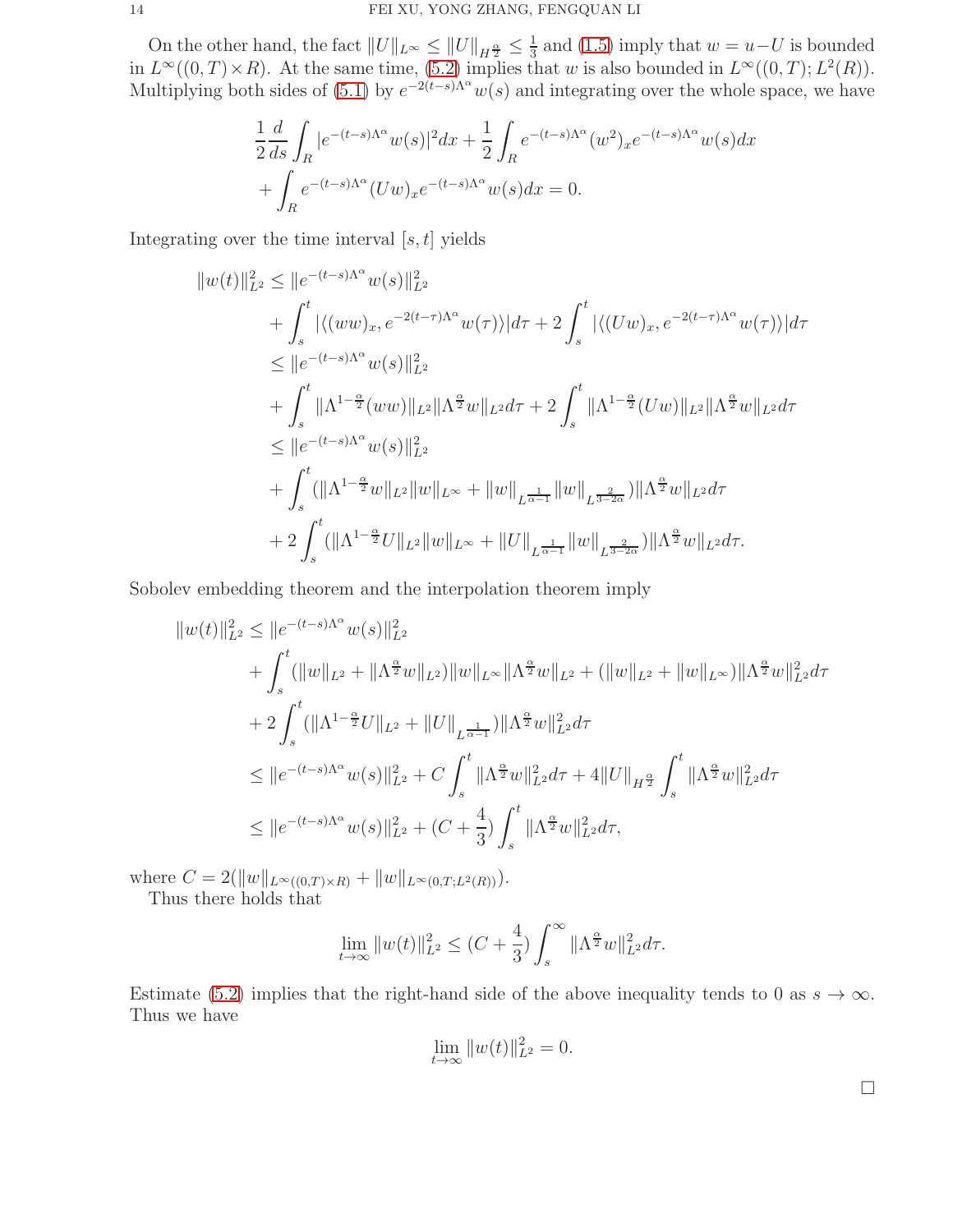5.2. The regularity of viscosity weak solution  $u(t, x)$  to [\(1.1\)](#page-0-0). In this subsection, we improve the regularity of viscosity weak solution  $u(t, x)$  to [\(1.1\)](#page-0-0). In the case of the surface Quasi-geostrophic equation in  $R^2$ , Cheskidov and Dai have derived a level set energy inequality in [\[14\]](#page-17-15) and [\[15\]](#page-17-16). We use the similar method to sketch the proof for Burgers equation in R.

**Lemma 5.1.** Let  $u(t, x)$  be a viscosity weak solution to  $(1.1)$  on  $[0, T]$  with  $u_0 \in L^2$ . Then for *every*  $\lambda \in R$  *there holds that* 

<span id="page-14-2"></span>
$$
||u_{\lambda}(t_2)||_{L^2}^2 + 2\int_{t_1}^{t_2} ||\Lambda^{\frac{\alpha}{2}} u_{\lambda}||_{L^2}^2 dt \le ||u_{\lambda}(t_1)||_{L^2}^2 + 2\int_{t_1}^{t_2} \int_R fu_{\lambda} dx dt,
$$
 (5.3)

*where*  $0 \le t_1 \le t_2 \le T$  *and*  $u_\lambda = (u - \lambda)_+$  *or*  $u_\lambda = (u + \lambda)_-$ *.* 

*Proof.* Denote  $h(u) = (u - \lambda)_+$ , it's easy to see that h is Lipschitz and

 $h'(u)h(u) = h(u).$ 

Multiplying the equation [\(1.1\)](#page-0-0) by  $h'(u)h(u) = h(u)$  and integrating over R yield

<span id="page-14-0"></span>
$$
\frac{1}{2}\frac{d}{dt}\int_{R}h^{2}(u)dx + \int_{R}uu_{x}h'(u)h(u)dx + \int_{R}\Lambda^{\alpha}uh(u)dx = \int_{R}fh(u)dx.
$$
\n(5.4)

Note that on the set  $\{x \in R : u(x) \leq \lambda\}$ , there holds

 $uu_xh'(u)h(u) = 0$  and  $\Lambda^{\alpha}uh(u) = 0.$ 

On the set  $\{x \in R : u(x) > \lambda\}$ , we have

$$
uu_xh'(u)h(u) = uu_x(u - \lambda)
$$

and

$$
\Lambda^{\alpha}u(x) = C \ P.V. \int_{R} \frac{u(x) - u(y)}{|x - y|^{1 + \alpha}} dy = C \ P.V. \int_{R} \frac{u(x) - \lambda - (u(y) - \lambda)}{|x - y|^{1 + \alpha}} dy
$$

$$
\geq C \ P.V. \int_{R} \frac{(u(x) - \lambda)_{+} - (u(y) - \lambda)_{+}}{|x - y|^{1 + \alpha}} dy = \Lambda^{\alpha}h(u(x)).
$$

Hence

<span id="page-14-1"></span>
$$
\int_{R} u u_x h'(u) h(u) dx = 0 \quad and \quad \int_{R} \Lambda^{\alpha} u h(u) dx \ge \int_{R} |\Lambda^{\frac{\alpha}{2}} h(u)|^2 dx. \tag{5.5}
$$

[\(5.4\)](#page-14-0) and [\(5.5\)](#page-14-1) yield the truncated energy inequality [\(5.3\)](#page-14-2). For the case of  $h(u) = (u + \lambda)$ <sub>-</sub>, the similar process can be carried out.

Now we use similar idea of [\[13\]](#page-17-0) to prove the following lemma.

**Lemma 5.2.** Assume that  $u(t, x)$  is a viscosity solution of [\(1.1\)](#page-0-0) on  $[0, \infty)$  with  $u_0 \in L^2$  and  $f \in \dot{H}^{-\frac{\alpha}{2}}(R) \cap L^2(R)$ . Then

$$
u \in L^{\infty}((\varepsilon, \infty) \times R)
$$

*for every*  $\varepsilon > 0$ *.* 

*Proof.* Let

$$
\lambda_n = M(1 - 2^{-n}),
$$

where M will be determined later and denote the truncated function by

$$
u_{\lambda_n} = (u - \lambda_n)_+.
$$

By using the De Giogi's technology, for a fixed  $t_0 > 0$ , we have

$$
u(t_0, x) \le M, \quad \forall x \in R
$$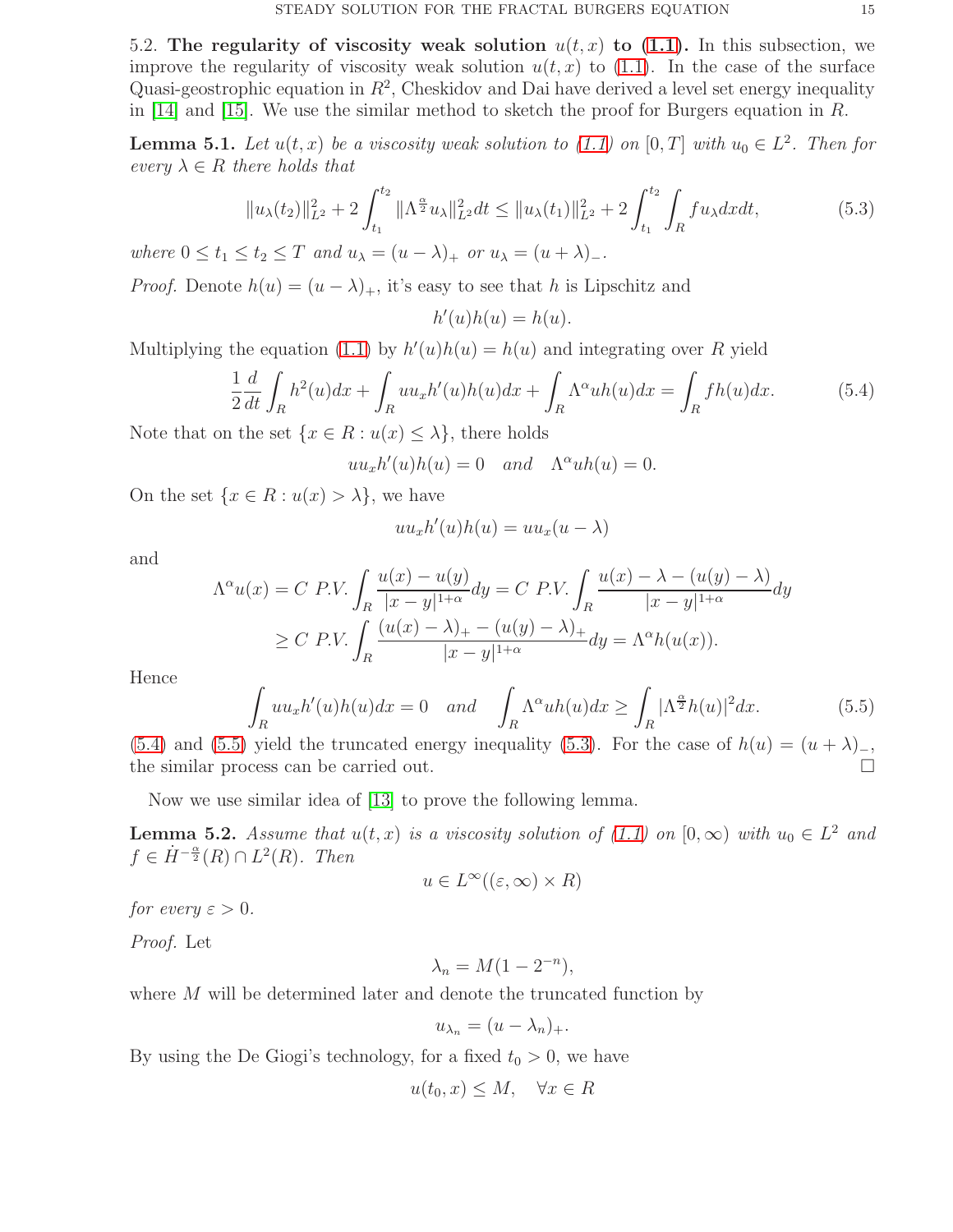provided establishing

$$
E_n := \sup_{T_n \le t \le t_0} \|u_{\lambda_n}(t)\|_{L^2}^2 + 2 \int_{T_n}^{t_0} \|\Lambda^{\frac{\alpha}{2}} u_{\lambda_n}(t)\|_{L^2}^2 dt \to 0,
$$
\n(5.6)

as  $n \to \infty$ , where  $T_n := t_0(1 - 2^{-n}).$ 

Taking  $u_{\lambda} = u_{\lambda_n}$  and  $t_1 = t' \in (T_{n-1}, T_n)$ ,  $t_2 = t > T_n$  in [\(5.3\)](#page-14-2), then taking  $t_1 = t'$ ,  $t_2 = t_0$ , adding two inequalities and taking sup in  $t$  give

$$
E_n \le 2||u_{\lambda_n}(t')||_{L^2}^2 + 4\int_{T_{n-1}}^{t_0} \int_R |f(x)u_{\lambda_n}(s,x)| dx ds
$$

for  $t' \in (T_{n-1}, T_n)$ . Taking the average in  $t'$  on  $[T_{n-1}, T_n]$  yields

<span id="page-15-2"></span>
$$
E_n \le \frac{2^{n+1}}{t_0} \int_{T_{n-1}}^{t_0} \int_R u_{\lambda_n}^2(t') dx dt' + 4 \int_{T_{n-1}}^{t_0} \int_R |f(x)u_{\lambda_n}(t,x)| dx dt.
$$
 (5.7)

Interpolating between  $L^{\infty}(L^2)$  and  $L^2(\dot{H}^{\frac{\alpha}{2}})$ , we have

<span id="page-15-0"></span>
$$
||u_{\lambda_n}||_{L^4([T_n,t_0)\times R)}^4 \le CE_n^2,
$$
\n(5.8)

where C is independent of n. Note that on the set  $\{(t, x) : u_{\lambda_n}(t, x) > 0\}$ , we have

$$
u > \lambda_n > \lambda_{n-1}.
$$

Hence

$$
u_{\lambda_{n-1}} = u - \lambda_{n-1} > \lambda_n - \lambda_{n-1} = M 2^{-n}
$$

This implies

<span id="page-15-1"></span>
$$
1_{\{u_{\lambda_n} > 0\}} \le \frac{2^{2n}}{M^2} u_{\lambda_{n-1}}^2.
$$
\n(5.9)

<span id="page-15-3"></span>.

The fact  $u_{\lambda_n} \leq u_{\lambda_{n-1}}$  and [\(5.8\)](#page-15-0) [\(5.9\)](#page-15-1) give

$$
\frac{2^{n+1}}{t_0} \int_{T_{n-1}}^{t_0} \int_R u_{\lambda_n}^2(t',x) dx dt'
$$
\n
$$
\leq \frac{2^{n+1}}{t_0} \int_{T_{n-1}}^{t_0} \int_R u_{\lambda_{n-1}}^2(t',x) 1_{\{u_{\lambda_n}>0\}} dx dt'
$$
\n
$$
\leq \frac{2^{3n+1}}{t_0 M^2} \int_{T_{n-1}}^{t_0} \int_R u_{\lambda_{n-1}}^4(t',x) dx dt'
$$
\n
$$
\leq \frac{C 2^{3n+1}}{t_0 M^2} E_{n-1}^2
$$
\n(5.10)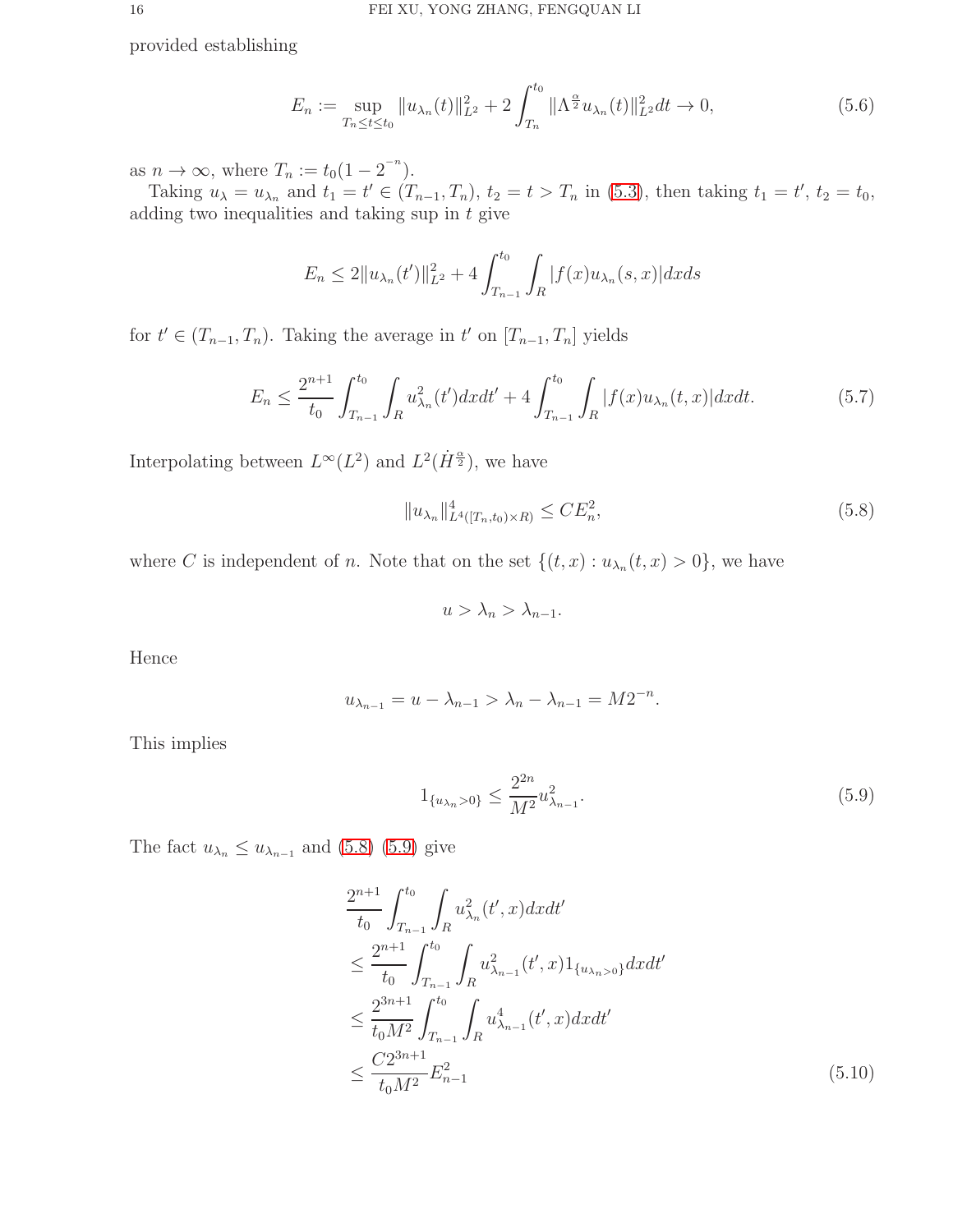In addition, for  $f \in L^2(R)$ , we have

$$
\int_{T_{n-1}}^{t_0} \int_R |f(x)u_{\lambda_n}(t,x)| dx dt
$$
\n
$$
\leq \|f\|_{L^2} \int_{T_{n-1}}^{t_0} (\int_R |u_{\lambda_n}|^2 dx)^{\frac{1}{2}} dt
$$
\n
$$
\leq \|f\|_{L^2} \int_{T_{n-1}}^{t_0} (\int_R |u_{\lambda_{n-1}}|^2 1_{\{u_{\lambda_n}>0\}}^2 dx)^{\frac{1}{2}} dt
$$
\n
$$
\leq \frac{2^{4n} \|f\|_{L^2}}{M^4} \int_{T_{n-1}}^{t_0} (\int_R |u_{\lambda_{n-1}}|^4 |u_{\lambda_{n-1}}|^2 dx)^{\frac{1}{2}} dt
$$
\n
$$
\leq \frac{2^{4n} \|f\|_{L^2}}{M^4} \int_{T_{n-1}}^{t_0} \|u_{\lambda_{n-1}}(t)\|_{L^\infty}^2 (\int_R |u_{\lambda_{n-1}}(t)|^2 dx)^{\frac{1}{2}} dt
$$
\n
$$
\leq \frac{2^{4n} \|f\|_{L^2}}{M^4} \sup_{T_{n-1}\leq t \leq t_0} \|u_{\lambda_{n-1}}(t)\|_{L^2} \int_{T_{n-1}}^{t_0} \|u_{\lambda_{n-1}}(t)\|_{L^\infty}^2 dt
$$
\n
$$
\leq \frac{C2^{4n-1} \|f\|_{L^2}}{M^4} E_{n-1}^{\frac{3}{2}}.
$$
\n(5.11)

Therefore,  $(5.7)$ ,  $(5.10)$  and  $(5.11)$  yield

<span id="page-16-1"></span>
$$
E_n \le \frac{C2^{3n+1}}{t_0 M^2} E_{n-1}^2 + \frac{C2^{4n+1} \|f\|_{L^2}}{M^4} E_{n-1}^{\frac{3}{2}},\tag{5.12}
$$

where the constant  $C$  is independent of  $n$ . For a large enough

<span id="page-16-2"></span><span id="page-16-0"></span>
$$
M \sim \frac{E_0^{\frac{1}{2}}}{(t_0)^{\frac{1}{2}}} + ||f||_{L^2}^{\frac{1}{4}} E_0^{\frac{1}{8}},
$$
\n(5.13)

the nonlinear iteration inequality [\(5.12\)](#page-16-1) implies that  $E_n$  converges to 0 as  $n \to \infty$ . Then  $u(t_0, x) \leq M$  for almost every x. The same argument can be applied to  $u_{\lambda_n} = (u + \lambda_n)_-.$ 

On the other hand, it follows from the energy inequality that

$$
||u(t_0)||_{L^2}^2 + 2\int_0^{t_0} ||\Lambda^{\frac{\alpha}{2}}u(t)||_{L^2}^2 dt \le ||u_0||_{L^2}^2 + 2\int_0^{t_0} \int_R f(x)u(t,x)dxdt
$$
  

$$
\le ||u_0||_{L^2}^2 + \frac{C}{\int_0^{t_0} ||f||_{\dot{H}^{-\frac{\alpha}{2}}}^2 dt + \int_0^{t_0} ||u||_{\dot{H}^{\frac{\alpha}{2}}}^2 dt,
$$

which means

<span id="page-16-4"></span><span id="page-16-3"></span>
$$
E_0 \le 2||u_0||_{L^2}^2 + C||f||_{\dot{H}^{-\frac{\alpha}{2}}}^2 t_0. \tag{5.14}
$$

[\(5.13\)](#page-16-2), [\(5.14\)](#page-16-3) and Young's inequality imply

$$
||u(t)||_{L^{\infty}} \lesssim E_0^{\frac{1}{2}}(t)^{-\frac{1}{2}} + [||f||_{L^2}^{\frac{1}{3}}(t)^{\frac{1}{6}}]^{\frac{3}{4}} [E_0^{\frac{1}{2}}(t)^{-\frac{1}{2}}]^{\frac{1}{4}} \n\lesssim E_0^{\frac{1}{2}}(t)^{-\frac{1}{2}} + ||f||_{L^2}^{\frac{1}{3}}(t)^{\frac{1}{6}} \n\lesssim ||u_0||_{L^2}(t)^{-\frac{1}{2}} + ||f||_{\dot{H}^{-\frac{\alpha}{2}}} + ||f||_{L^2}^{\frac{1}{3}}t^{\frac{1}{6}} \n\lesssim ||u_0||_{L^2}(t)^{-\frac{1}{2}} + ||f||_{\dot{H}^{-\frac{\alpha}{2}}} + ||f||_{L^2}^{\frac{1}{3}}, \quad \text{for } t \le 1.
$$
\n(5.15)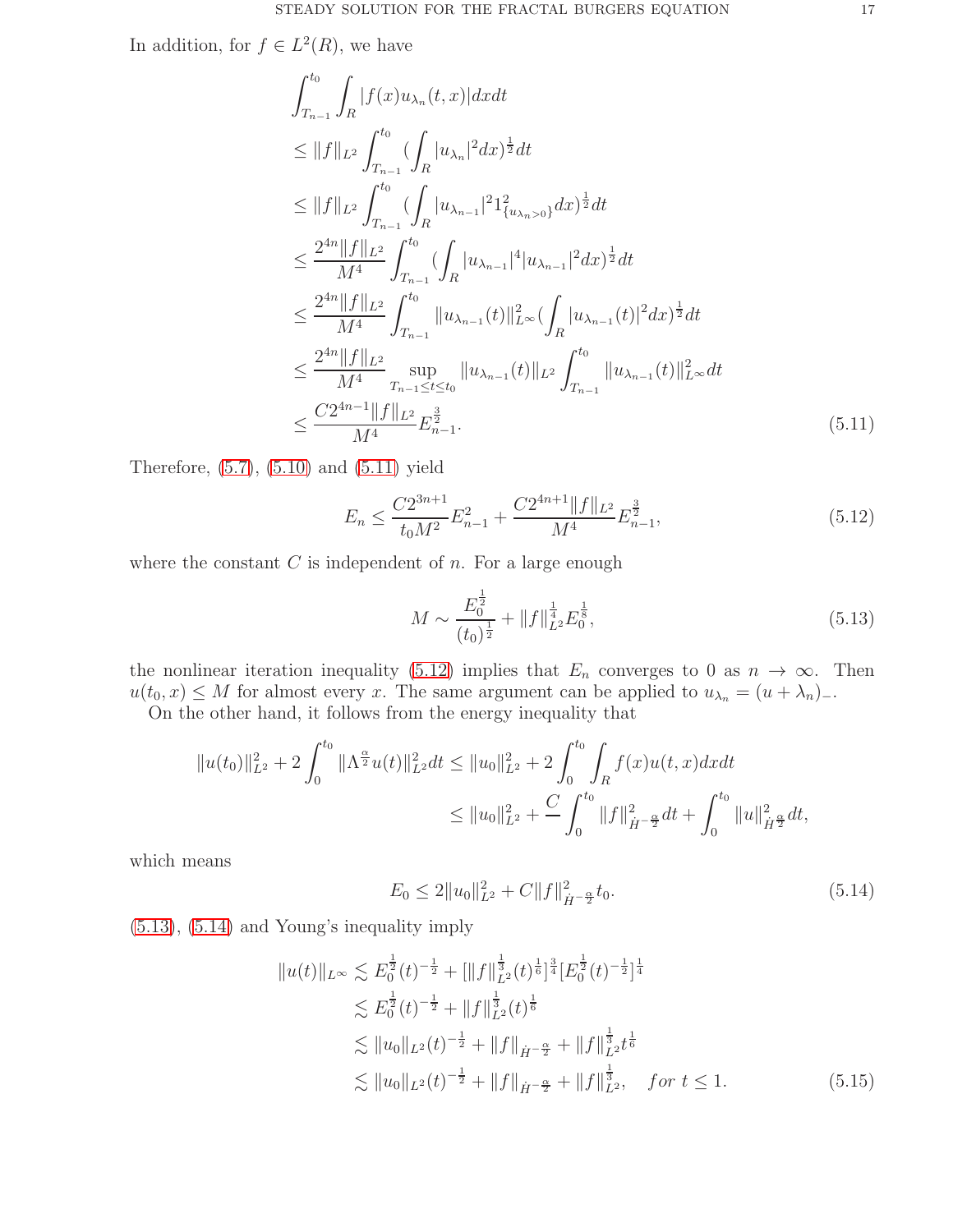To show that this bound also holds for  $t > 1$ , fixing  $t = \tau = 1$  in [\(5.15\)](#page-16-4) and shifting it by  $t - \tau$ in time, thus we obtain

<span id="page-17-17"></span>
$$
||u(t)||_{L^{\infty}} \lesssim \frac{||u(t-\tau)||_{L^{2}}}{(t)^{\frac{1}{2}}} + \frac{||f||_{\dot{H}^{-\frac{\alpha}{2}}} + ||f||_{L^{2}}^{\frac{1}{3}}, \quad t \ge \tau. \tag{5.16}
$$

Due to the energy inequality in Corollary [3.4,](#page-4-0) we have

$$
||u(t-\tau)||_{L^2} \le ||u_0||_{L^2} + \left(\frac{t-\tau}{2}\right)^{\frac{1}{2}} ||f||_{\dot{H}^{-\frac{\alpha}{2}}}.
$$
\n(5.17)

 $\Box$ 

Combining this with [\(5.16\)](#page-17-17), we get

$$
||u(t)||_{L^{\infty}} \lesssim \frac{||u_0||_{L^2}}{(t)^{\frac{1}{2}}} + ||f||_{\dot{H}^{-\frac{\alpha}{2}}} + ||f||_{\dot{H}^{-\frac{\alpha}{2}}} + ||f||_{L^2}^{\frac{1}{3}}, \quad t \geq \tau.
$$

#### **ACKNOWLEDGMENTS**

This project is supported by National Natural Science Foundation of China (No:11571057).

#### **REFERENCES**

- <span id="page-17-4"></span><span id="page-17-3"></span>[1] H. Dong, D. Du and D. Li, Finite time singularities and global well-posedness for fractal Burgers equations, Indiana Univ. Math. J. 58 (2009) 807-821.
- [2] A. Kiselev, F. Nazarov and R. Shterenberg, Blow up and regularity for fractal Burgers equation, Dynamics of PDE 5 (2008) 211-240.
- <span id="page-17-7"></span>[3] T. Iwabuchi, Analyticity and large time behavior for the Burgers equation and the quasi-geostrophic equation, the both with the critical dissipation, Ann. Inst. Henri Poincar Anal. Non Linéaire 37 (2020) 855-876.
- <span id="page-17-8"></span>[4] P. Kalita and P. Zgliczyński, On non-autonomously forced Burgers equation with periodic and Dirichlet boundary conditions, Proc. Roy. Soc. Edinburgh Sect. A 150 (2020) 2025-2054.
- <span id="page-17-9"></span>[5] S. H. Chen, C. H. Hsia, C. Y. Jung and B. Kwon, Asymptotic stability and bifurcation of time-periodic solutions for the viscous Burger's equation, J. Math. Anal. Appl. 445 (2017) 655-676.
- <span id="page-17-10"></span>[6] C. Bjorland and M. Schonbek, Existence and stability of steady-state solutions with finite energy for the Navier-Stokes equations in the whole space, Nonlineartiy, 22 (2009) 1615-1637.
- <span id="page-17-11"></span>[7] M. Dai, Existence and stability of steady-state solutions to the quasi-geostrophic equations in  $R^2$ , Nonlinearity 28 (2015) 4227-4248.
- <span id="page-17-13"></span>[8] M. Schonbek, Decay of solutions to parabolic conservation laws, Commun. Partial Diff. Eqns, 5 (1980) 449-473.
- <span id="page-17-14"></span>[9] M. Schonbek, L <sup>2</sup> decay for weak solutions of the Navier-Stokes equations, Arch. Ration. Mech. Anal. 88 (1985) 209-222.
- <span id="page-17-12"></span><span id="page-17-5"></span>[10] J. Simon, Compact sets in the space  $L^p(0,T;B)$ , Ann. Mat. Pura Appl. 146 (1987) 65-96.
- [11] J. Droniou, T. Gallouet and J. Vovelle, Global solution and smoothing effect for a non-local regularization of a hyperbolic equation, J. Evol. Equ. 3 (2003) 499-521.
- <span id="page-17-6"></span>[12] N. Alibaud and B. Andreianov, Non-uniqueness of weak solutions for the fractal Burgers equation, Ann. Inst. Henri Poincar Anal. Non Linéaire 27 (2010) 997-1016.
- <span id="page-17-0"></span>[13] L. A. Caffarelli and A. Vasseur, Drift diffusion equation with fractional diffusion and the quasi-geostrophic equation, Ann. Math. 171 (2010) 1903-1930.
- <span id="page-17-15"></span>[14] A. Cheskidov and M. Dai, The existense of a global attractor for the forced critial surface quasi-geostrophic equation in  $L^2$ , J. Math. Fluid Mech. 20 (2018) 213-225.
- <span id="page-17-16"></span>[15] A. Cheskidov and M. Dai, Determining modes for the surface quasi-geostrophic equation, Phys. D 376/377 (2018) 204-215.
- <span id="page-17-1"></span>[16] J. P. Bouchard and A. Georges, Anomalous diffusion in disordered media, Statistical mechanics, models and physical applications, physics reports 195 (1990).
- <span id="page-17-2"></span>[17] L. A. Caffarelli and L. Silvestre, An extension problem related to the fractional Laplacian, Comm. Partial Differential Equations 32 (2007) 1245-1260.